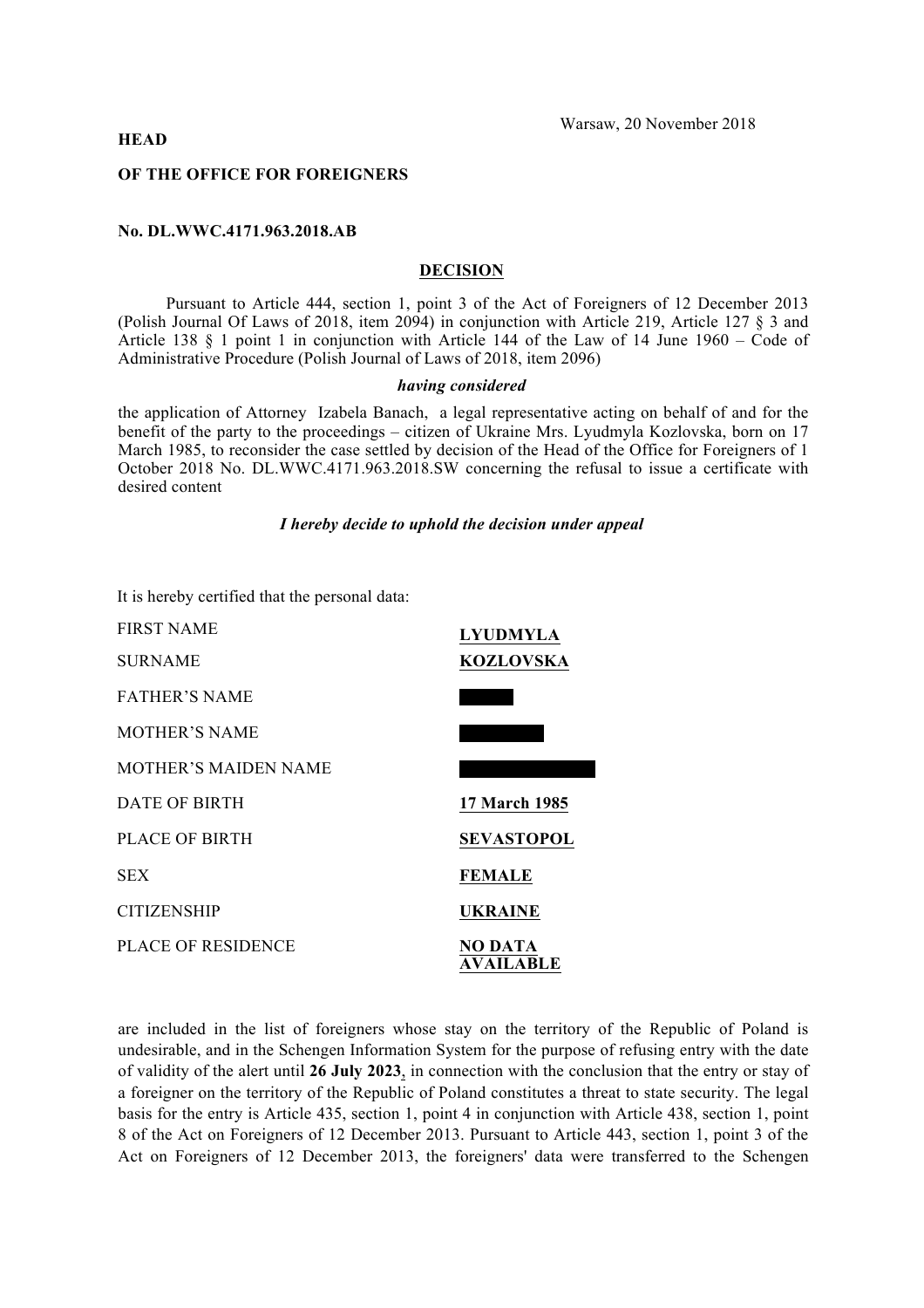Information System for the purpose of refusing entry into the Schengen area for the period of their being kept on the list.

Pursuant to Article 444, section 2 of the Act on Foreigners of 12 December 2013, the Head of the Office for Foreigners shall refuse to provide information on the actual basis of the entry if his or her data are included in the list or the Schengen Information System in connection with the circumstances referred to in Article 435, section 1, point 4 of this Act.

# **JUSTIFICATION**

On 31 August 2018, Counsel Izabela Banach, a legal representative of the Ukrainian citizen Lyudmyla Kozlovska, born on 17 March 1985, acting on her behalf and for her benefit, applied to the Head of the Office for Foreigners with a request that the foreigner's data included on the list of foreigners whose stay in the territory of the Republic of Poland is undesirable, and in the Schengen Information System for the purposes of refusing her entry, be removed. On 1 October 2018, by decision No DL. WWC. 4171.963.2018.SW, the Head of the Office for Foreigners refused to issue the certificate with the desired content to the applicant. The decision included information that, with regard to Lyudmyla Kozlovska, there are grounds to place her data on the list and the foreigner's personal data are included on the list of foreigners whose stay in the territory of the Republic of Poland is undesirable, and in the Schengen information system with the term of validity of the entry until 26 July 2023. The interested party has been informed that data have been placed on the list and the Schengen Information System in connection with the conclusion that it is required due to state security considerations. The legal basis for the entry is Article 435, section 1, point 4 in conjunction with Article 438, section 1, point 8 of the Act on Foreigners of 12 December 2013, and Article 443, section 1, point 3 of the Act on Foreigners of 12 December 2013 **with validity of the entry until 26 July 2023**. In addition, pursuant to Article 444, section 2 of the aforementioned Act on Foreigners of 12 December 2013, the Head of the Office for Foreigners refused to grant access to the information regarding the actual basis for the entry, as the data has been included on the list based on Article 435, section 1, point 4 of the Act, and, consequently, pursuant to Article 443, section 1, point 3 of the Act, they have been transferred to the Schengen Information System for the purpose of refusing entry. This decision issued by the Head of the Office for Foreigners was delivered to the mailing address of the foreigner's legal representative on 8 October 2018.

On 16 October 2018, the Head of the Office for Foreigners received a request, sent on 15 October 2018 by Lyudmyla Kozlovska, represented by Counsel Izabela Banach, to reconsider the case regarding the removal of the data placed on the list of foreigners whose stay in the territory of the Republic of Poland is undesirable, and in the Schengen Information System.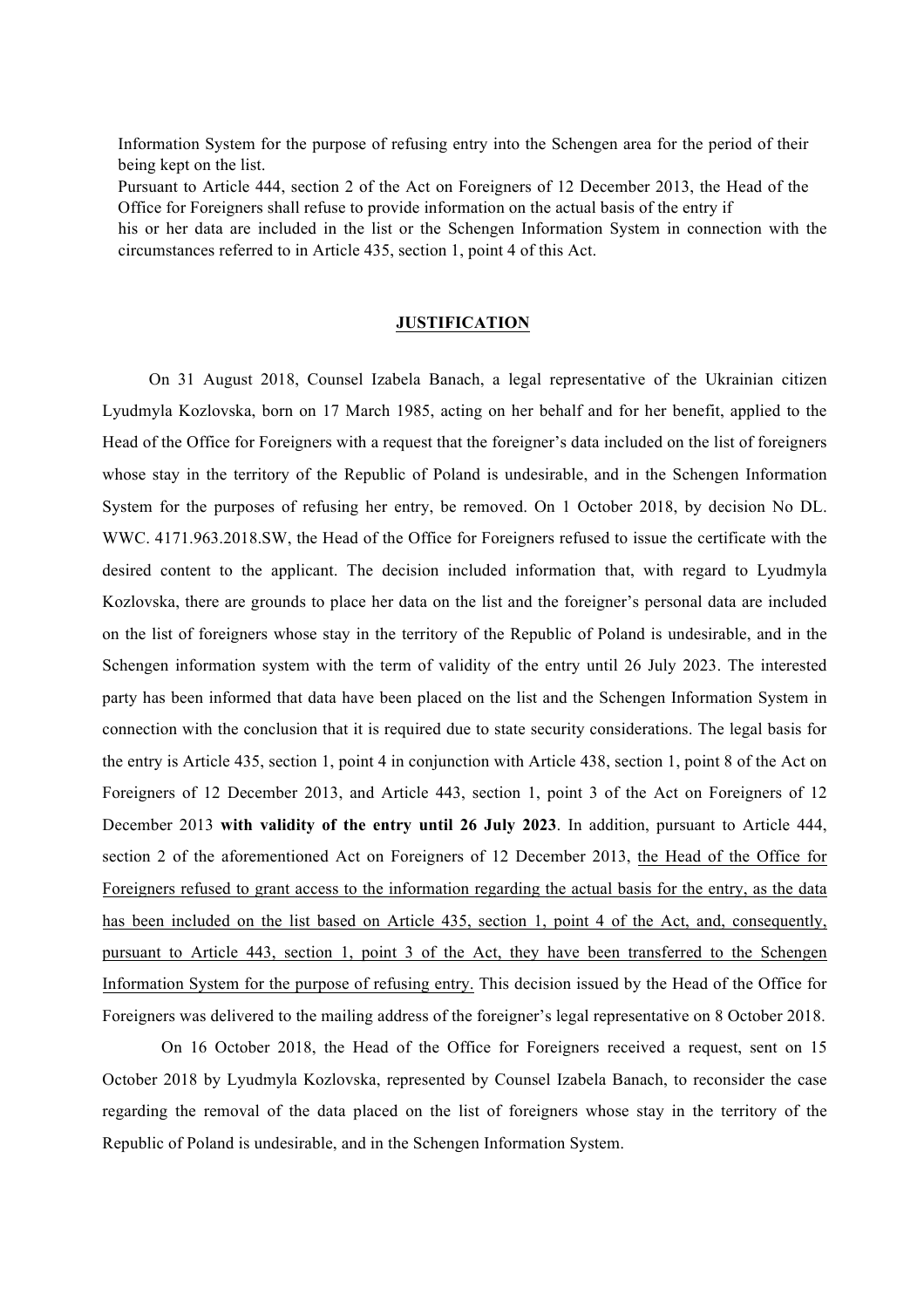It was stated that the decision of the Head of the Office for Foreigners under appeal has violated: "*1) Art. 77, § 1 of the CAP in conjunction with Art. 80 of the CAP 435, section 1, point 4 of the Act on Foreigners of 12 December 2013, affecting the outcome of the case, as it includes an erroneous assessment of the evidence* in terms of *fulfilment of the premise, indicated in Article 435, section 1 point 4 for entering her data in the list of foreigners whose stay in the territory of the Republic of Poland is undesirable*; *2) Article 435, section 1, point 4 of the Act of Foreigners of 12 December 2013* due to the fact that the Authority failed to indicate which of the premises occurred in the case of Lyudmyla Kozlovska *– whether the considerations regarded state defence, state security, the protection of public order and safety, or the interests of the Republic of Poland; 3) Art. 24, section 1 of the Regulation (EC) No. 1987/2006 of the European Parliament and of the Council of 20 December 2006 on the establishment, operation and use of the second-generation Schengen Information System (SIS II; hereinafter referred to as: 'The SIS II Regulation'), through its improper* application and placement of Lyudmyla Kozlovska's data in the SIS II based on material technical activity, rather than based on an individual administrative decision; *4) Art. 21 of the SIS II Regulation, by making a wrong assessment and recognition that the case and the basis for entry of Lyudmyla Kozlovska's data are adequate, relevant and important enough to justify the introduction of the applicant's data in the SIS II while there were no adequate premises for doing so, the authority violated* the principle of proportionality; *5) Art. 436, section 1, point 1 of the Act on Foreigners of 12 December 2013 through improper application and consideration that despite the fact that the Applicant is the spouse of a Polish citizen, her data could still be entered into the Schengen Information System due to considerations regarding state defence or security, or the protection of public safety and order*; *6) Article 444, section 2, Article 447, section 1 and Article 447, section 2 in conjunction with Article 435, section 1, point 4 of the Act on Foreigners of 12 December 2013, through banning the Applicant from becoming familiarised with the evidence collected in the case based on which the Authority issued the aforementioned decision, as it has concluded that viewing the evidentiary material in question could threaten the state defence or security, or public safety and order, or the interest of the Republic of Poland; 7) Article 444, section 1, point 3 of the Act on Foreigners of 12 December 2013, by making the erroneous conclusion that no conditions have appeared to allow the deletion of the Applicant's data from the Schengen Information System 8) Art. 7 of the CAP in conjunction with Article 77, § 1 of the CAP in conjunction with Article 80 of the CAP, through the failure to apply them and determine the actual situation in a situation in which the Authority is obliged to collect and consider exhaustively all the evidence, and issue a decision only on the basis of all the evidence; 9) Article 8, § 1 of the CAP in conjunction with Article 107, § 1 of the*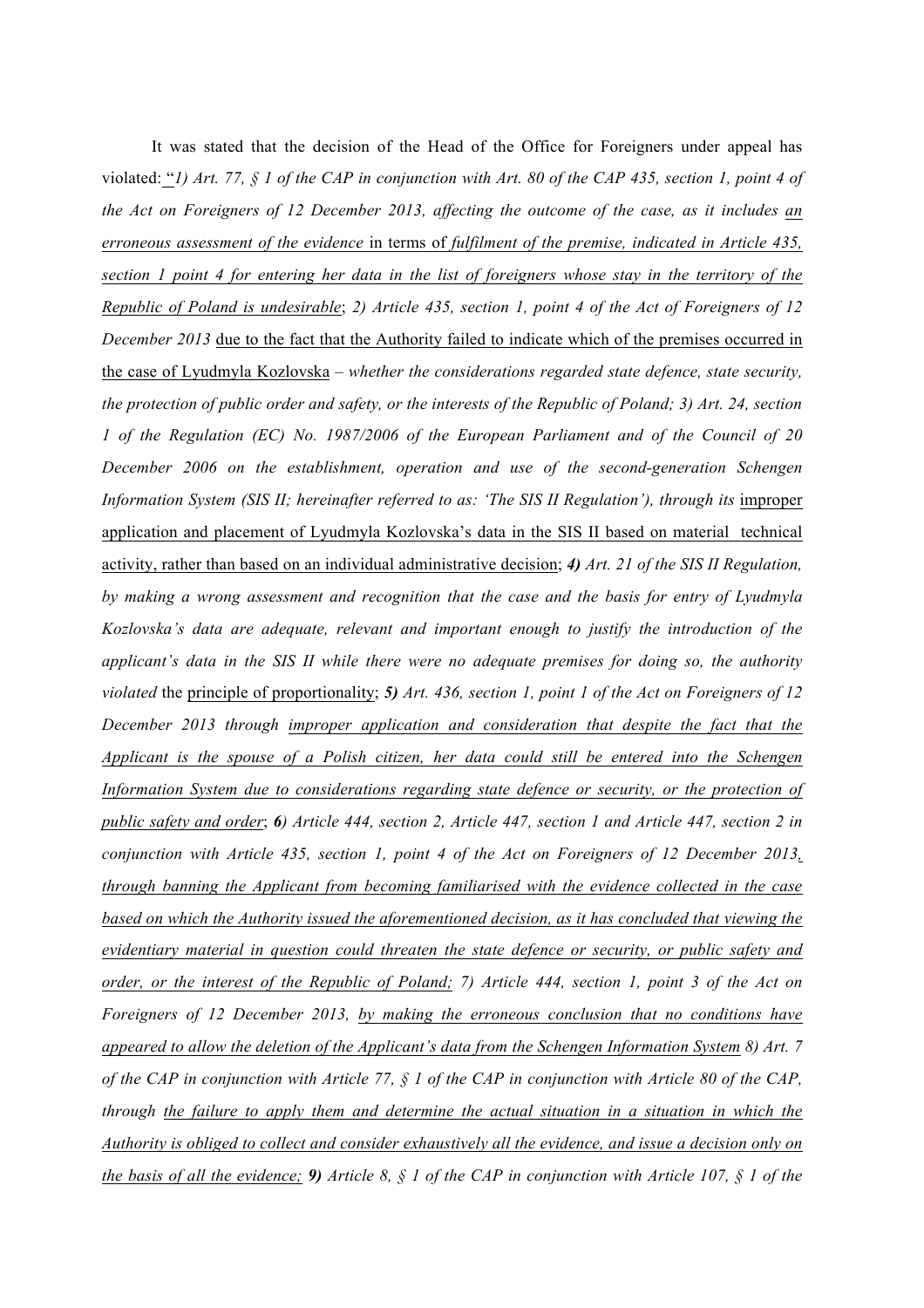# *CAP by improper justification of the decision as the Authority used too general assertions and conclusions, and hence failed to explain the justification for the case precisely*'.

In an extensive justification of the application for reconsideration of the case, Lyudmyla Kozlovska's counsel raised, among others, that: " *(...) placing Lyudmyla Kozlovska's data on the register of undesirable persons is groundless and is not reflected in the facts or the law. In the case of the Applicant, none of the conditions mentioned in Article 435 of the Act on Foreigners of 12 December 2013 (Polish Journal of Laws of 2013, item 1650) that could be the basis for the entry*  have appeared. Lyudmyla Kozlovska is not a party in any criminal proceedings; she did not commit *any crime or minor offence which could result in such far-reaching actions being taken. (...) The Authority has not indicated which of the conditions referred to in Article 435, section 1, point 4 of the Act on Foreigners occurred in the case of Lyudmyla Kozlovska; whether the considerations regarded state defence, (or) state security, (or) the protection of the security and public order, or the interest of the Republic of Poland. Due to the classification of notes and residence permit file, Lyudmyla Kozloyska has an extremely limited capacity to defend her rights. Therefore, the legal justification and the basis for the alert itself should be shown with extreme precision. It is not without reason that in the content of the norm expressed in Article 435, section I, Point 4 of the Act on Foreigners, the legislator used an exclusive junction. Therefore, the Authority should indicate which of the conditions occurred in the case of the Complainant (...) The Authority entered the data of the Complainant in the SIS II system on the basis of a material and technical activity, rather than in the form of a decision against which an appeal procedure would be available. Lyudmyla Kozloyska was not even informed of the fact that her data had been placed in the system. According to J. Starościak, material and technical activities are activities of administrative bodies which, being factual activities, are based on a clear legal basis and produce specific legal effects, and they differ from administrative acts (decisions, provisions) in that the actual activities do not give rise to any standard of conduct. Still, it must be emphasised once again that in accordance with the content of Article 24, section 1 of the SIS II Regulation, 'the data regarding third-country nationals, in respect of which an entry has been made in order to refuse their entry or stay, shall be entered on the basis of a national alert resulting from a decision issued on the basis of an individual assessment made by competent administrative authorities or courts in accordance with the procedural rules laid down in national law. The appellate proceedings against these decisions shall be carried out in accordance with national legislation (....). Analysing the provisions of European Union law, in the context of the rules implemented by the Polish legislator, an entry into the SIS II system should be made by way of order or decision, rather than solely on the basis of material or technical activity. Such a construction is contrary to the SIS II Regulation, as the data subject is not able to appeal against such activities,*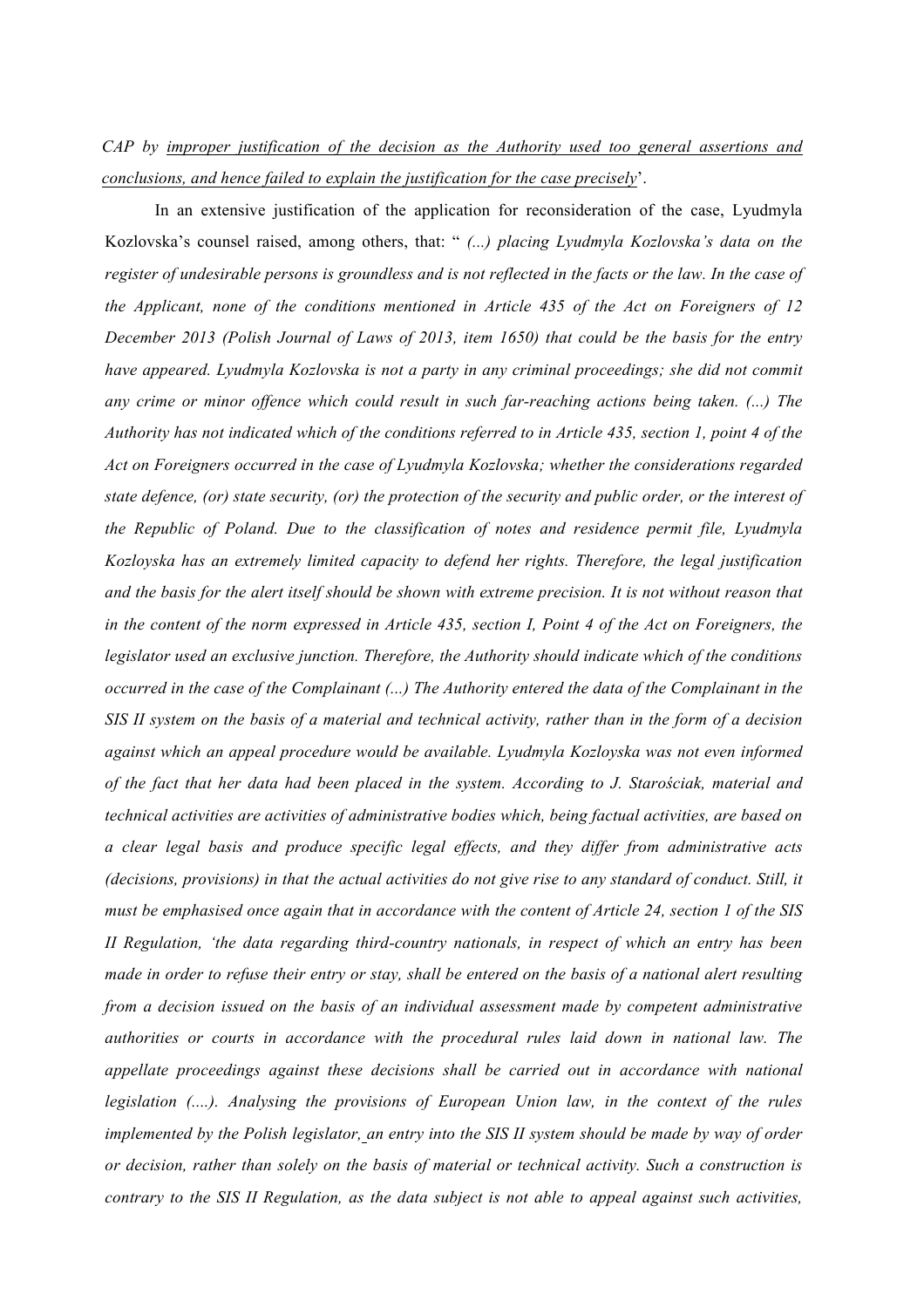*which have far-reaching consequences. (...) Lyudmyla Kozlovska has not received any information about the fact that her data were included in the SIS II; such a situation is unacceptable under the SIS II Regulation, Article 42 of the Regulation (....) The Applicant is the wife of a Polish citizen. Due to the fact that her stay does not in any way threaten security and public order, it is a sufficient reason not to include the Applicant's data in the Schengen Information System (...). According to the settled view of the Court of Justice of the European Union, "Article 30(2) and Article 31 of the Directive must, in the light of Article 47 of the Charter of Fundamental Rights of the European Union, be interpreted as requiring the national court to ensure that the non-disclosure to the person concerned by the competent national authority, in a full and accurate manner, of the grounds on which the decision based on Article 27 of the Directive was issued, and the relevant evidence, is limited to strict necessity and, in any event, that the person concerned is informed of the substance of those grounds in a manner which takes due account of the necessary confidentiality of evidence. (...) In the judgement of the Supreme Administrative Court in Katowice of 8 September 1997, issued in Case No. I SA/Ka 298/96, ONSA 1999/1, item 15, it was considered that: "The concept of an important state interest (Article 74, paragraph 1 of the Code of Administrative Procedure) requires individualisation and concretisation in each case when considering the right of the party to view the case file. Its interpretation must take account of the fact that, in the wording of the provision, it is mentioned in the singular form, and, therefore, it is not about all important national interests, but rather about a specific one that has been indicated. Citing the protection of the interest of a citizen – the author of an anonymous letter whose personal data is not known to the Authority – and, on that basis, classifying that letter, seems to be a misunderstanding (...)."*

Referring to allegations Nos. 1, 2, 4, 7, 8, 9 contained in the application for reconsideration of the case, it should first be clarified again that Article 435 of the Act on Foreigners specifies enumeratively the conditions for including the data of a foreigner on the list of foreigners whose stay on the territory of the Republic of Poland is undesirable. In accordance with the aforementioned provision, the list includes and stores the data of a foreigner in the event that:

- 1) the foreigner has been issued a decision obliging him or her to return [to the country of origin] with a ban on entry into the territory of the Republic of Poland or a ban on entry into the territory of the Republic of Poland and other Schengen area countries;
- 2) the foreigner has been sentenced, by a final judgement in: the Republic of Poland for an intentional crime or a fiscal crime, to a fine or imprisonment, or; in a state other than a Schengen State for an offence constituting a crime within the meaning of the Polish law; or in the Republic of Poland or another Schengen State for an offence, to imprisonment for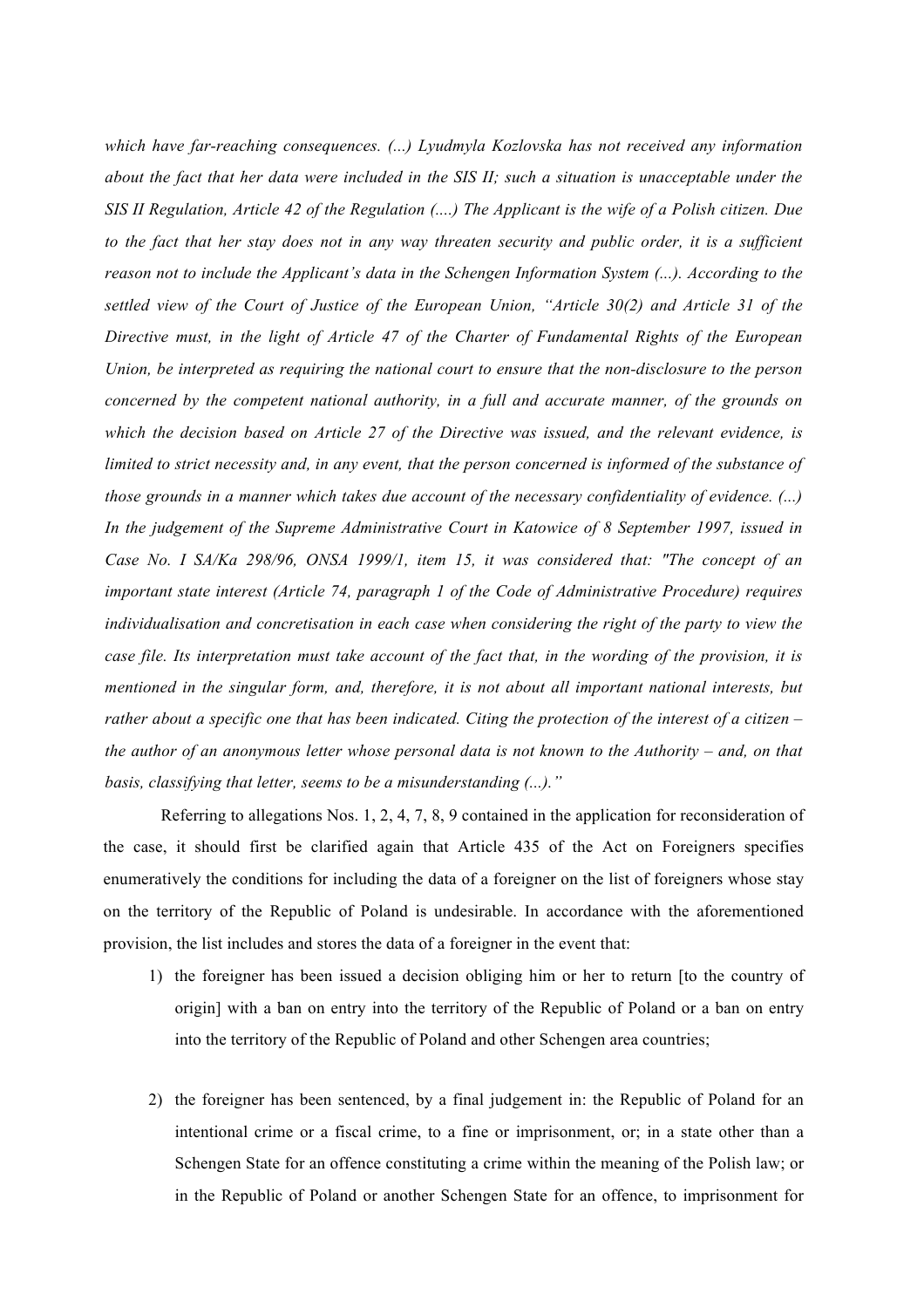more than one year;

3) the entry or stay of a foreigner on the territory of the Republic of Poland is undesirable due to the obligations resulting from the provisions of ratified international agreements existing in the Republic of Poland;

# 4) **it is required due to considerations regarding state defence or security, or the protection of public safety and order, or the interests of the Republic of Poland;**

5) the foreigner, having been detained in connection with crossing the border in violation of the law, has been transferred to a third country on the basis of an international agreement on transfer and reception of persons.

In the introductory part of the provision, the legislator uses the clear wording "the list shall include and store the data of the foreigner if at least one of the following conditions applies".

The circumstances on the basis of which the data of a foreigner are included in the aforementioned list may be differentiated into two groups: (1) circumstances arising directly from administrative decisions or judgements of courts of Poland and other countries referred to in Article 435, section 1, points 1 and 2, and (2) circumstances defined in the form of general clauses listed in points 3 and 4, or events which do not result from an administrative decision or judgement, referred to in points 5 and 6 of Article 435, section 1 of the Act on Foreigners.

Lyudmyla Kozlovska's data, as stated above, have been entered pursuant to Article 435, section 1, point 4 of the Act on Foreigners, **due to a threat to state security**, and this circumstance is described in the form of a general clause and its existence does not result from issuing a judgement or a decision on the obligation to return with a ban on re-entry by the Republic of Poland and other States of the Schengen area. At the same time, referring directly to the allegation included in the application for reconsideration of the case, it should be pointed out that the information about the identification of a legal interest from the catalogue referred to in Article 435, section 1, point 4 of the Act on Foreigners; it is with this legal interest that the basis for the data entry and, subsequently, the validity of the data entry, clearly indicated on page 11 of the decision under appeal, should be connected.

On the other hand, Article 438, section 1 of the Act on Foreigners precisely specifies the periods for which a foreigner's data may be included in the list of foreigners whose stay on the territory of the Republic of Poland is undesirable due to the circumstances referred to in Article 435,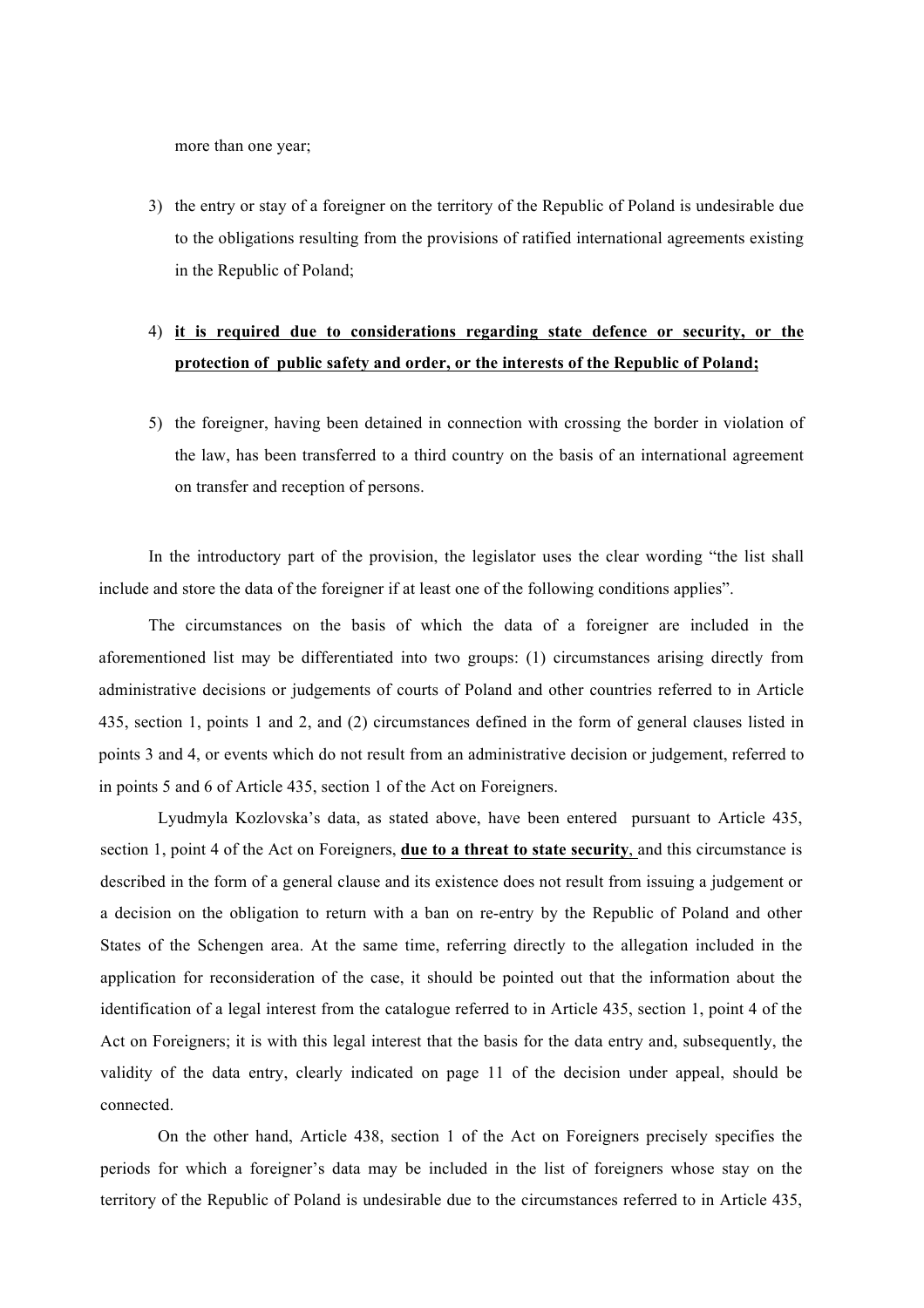section 1 of the Act on Foreigners. The data of a foreigner shall be included in the list for a period of time:

- **1)** specified in the decision on the foreigner's obligation to return, if the decision contains a ban on re-entry into the territory of the Republic of Poland or a ban on re-entry into the territory of the Republic of Poland and other Schengen area countries;
- **2)** 3 years from the date of transfer of a foreigner to a third country on the basis of an international agreement on transfer and reception of persons, after having been apprehended in connection with crossing the border, contrary to the provisions of law;
- **3)** 5 years from the date of the end of the sentence of imprisonment handed down on the basis of a judgement being the basis for inclusion of the data in the list, if the foreigner has been sentenced to at least 3 years' imprisonment;
- **4)** 3 years from the date of the end of the sentence of imprisonment handed down on the basis of a judgement being the basis for placing the data in the list, if the foreigner has been sentenced to a sentence of imprisonment for less than 3 years;
- **5)** 3 years from the date of the end of the sentence of imprisonment handed down on the basis of a judgement being the basis for placing the data in the list, if a fine has been imposed on the foreigner;
- **6)** conditional suspension of a sentence of imprisonment, from the date on which the judgement referred to in Article 435, section 1, point 2 becomes final, if the foreigner has been sentenced to a sentence of imprisonment with conditional suspension of its execution;
- **7)** resulting from international agreements existing in the Republic of Poland, which constitute the basis for including the foreigner's data on the list;
- **8) no longer than 5 years with the possibility of extending for successive periods, of which none exceeds 5 years, in the case of entries made in the list due to the fact that the entry or stay of a foreigner may pose a threat to state defence or security, or the protection of public safety and order, or violate the interest of the Republic of Poland**.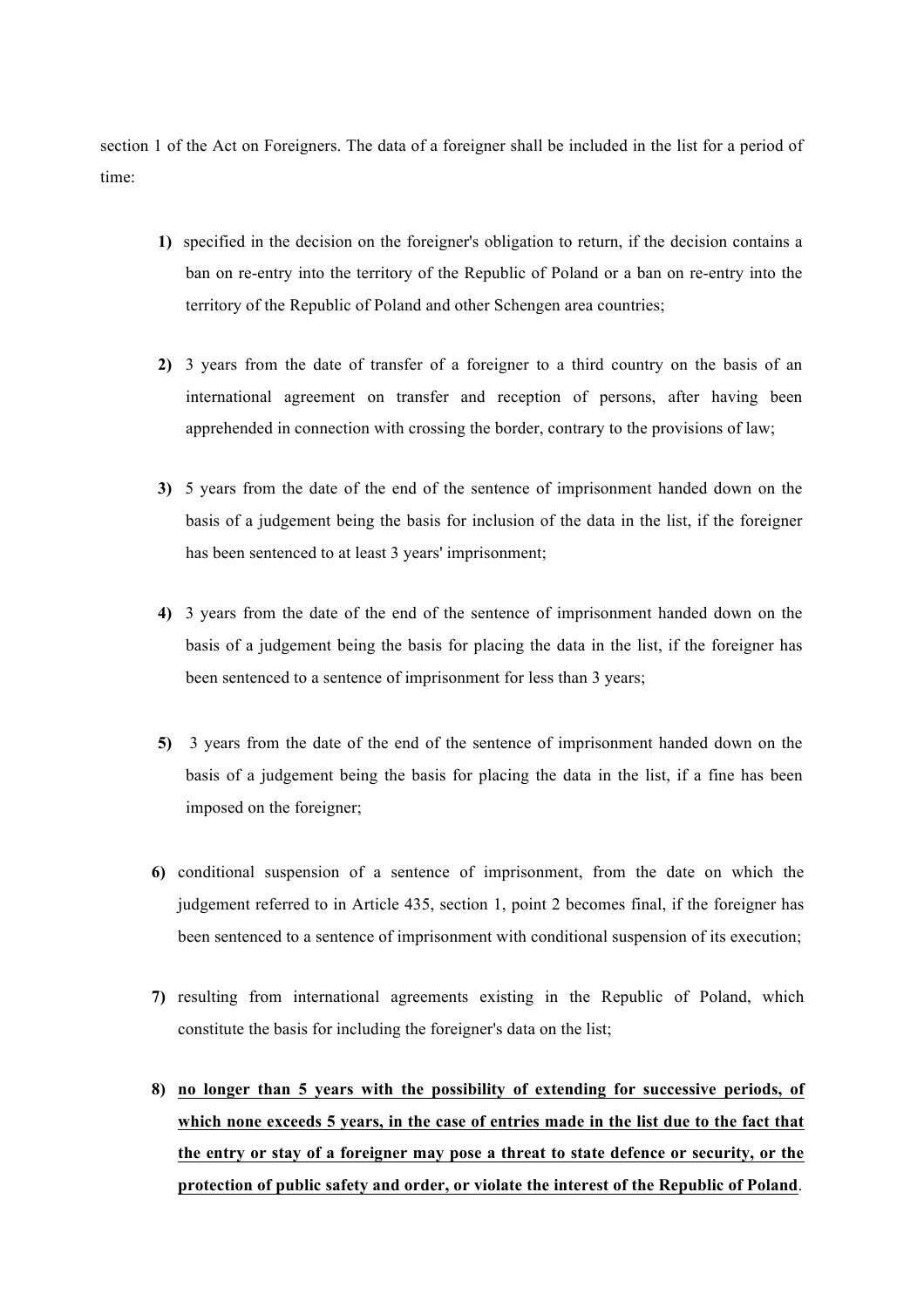At this point, it should be clarified that in the case of circumstances referred to in Article 435, section 1, point 4 of the Act on Foreigners of 12 December 2013 an entry is made *ex officio*, or at the request of the competent authorities, in accordance with Article 440, section 1 of the Act. In such a case, the proceedings conducted by the Head of the Office for Foreigners concerning the entry of the foreigner's data into the list and the SIS system for the purposes of refusing entry were aimed at carrying out an individualised assessment of the evidence gathered in the file of the evidence, with regard to the existence of the conditions listed in Article 435, section I, point 4 of the Act on Foreigners.

The information in the possession of the Head of the Office for Foreigners indicates that the basis for the inclusion of Mrs. Lyudmyla Kozlovska's data on the list **constitutes the occurrence of an actual situation covered by the hypothesis of a legal standard decoded from Article 435, section I, point 4 of the Act on Foreigners of 12 December 2013.** It follows from this provision that data of a foreigner shall be included and stored on the list if it is required for reasons of state defence or security, or the protection of public safety and order, or the interest of the Republic of Poland. **The inclusion of Mrs Lyudmyla Kozloyska's data on the list was justified on grounds of state security.** In addition, Article **438,** section **1** point 8 of the Act on Foreigners provides that the data shall be entered into the list for a period not exceeding 5 years, with the possibility of extending this alert for further periods none of which shall exceed 5 years. In the opinion of the Head of the Office for Foreigners, the circumstances determined on the basis of the collected evidence justified the determination of the 5-year duration of the data entry.

At the same time, taking into consideration the content, type and nature of the document containing information that has been classified as 'Secret', which is included as part of the evidence being in the possession of the Authority, the Head of the Office for Foreigners is of the opinion that the national security considerations unambiguously justify the derogation, based on the principle laid down in Article 6, section I of the Act on Foreigners, from broader justification of this decision in the part of the actual justification, due to the previous determination that the condition provided for in Article 435, section I, point 4 of the Act on Foreigners occurs to the extent to which this provision refers to the "state security" concept. As a consequence of the application of Article 6, section I, point 1 of the Act on Foreigners, it is not permissible to cite specific factual circumstances from which it can be concluded that the state security considerations were the basis for the inclusion of the Foreigner's data on the list and the transfer of her data to the Schengen Information System for the purposes of refusing entry pursuant to Article 443, section I, point 3 of the Act on Foreigners. This is due to the fact that an action carried out against the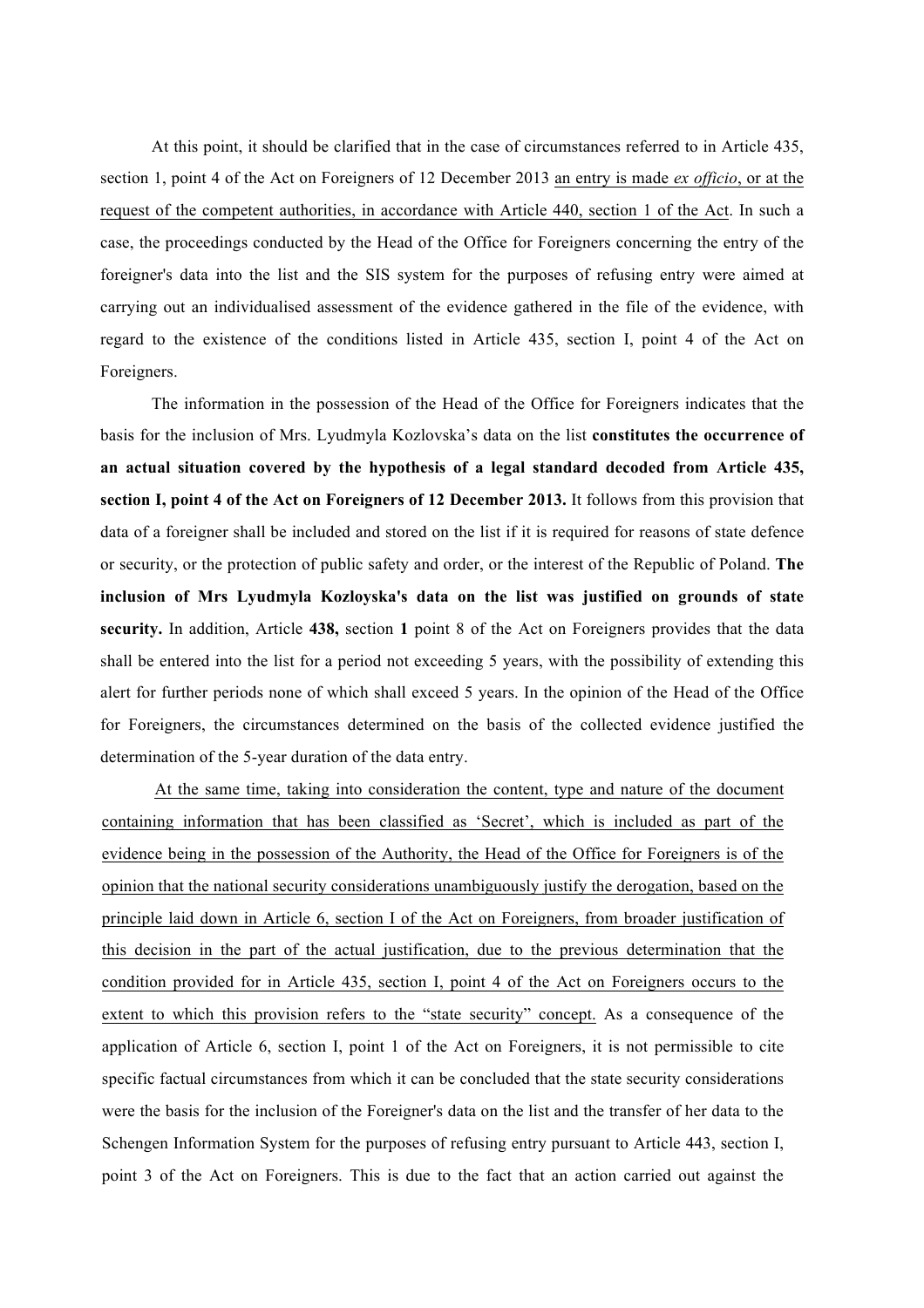Authority would lead to disclosure of the content of a document containing information classified as "secret". Consequently, it is also impossible to disclose, in the justification of this decision, the relation between the facts resulting from the evidence in the form of a document containing classified information and the facts or statements of facts raised in the application for reconsideration of the case concerning the Foreigner's previous stay on the territory of the Republic of Poland and her professional activity. Therefore, the Head of the Office for Foreigners is obliged to limit itself to stating that these facts or statements of facts do not undermine the reliability of the facts resulting from a document containing classified information, and this is due to the very nature of these facts.

Therefore, the Head of the Office for Foreigners has stated that there was a basis for including the Foreigner's data on the list; the basis results from Article 435, section I, point 4 of the Act on Foreigners, to the extent in which this provision refers to the notion of "state security", and, therefore, the inclusion of the Foreigner's data on the list was required for state security reasons. At the same time, in connection with this determination, there was also a ground resulting from Article 443, section 1, point 3 of the Act on Foreigners, to transfer the Foreigner's data to the Schengen Information System for the purposes of refusing entry. Having become familiarised with the whole argumentation of the application for reconsideration of the case, the Head of the Office for Foreigners does not see any grounds to change this position, and so, the basis for storing the Foreigner's data on the list and in the SIS for the purpose of refusing entry still exists today.

Going further, it should be clarified that pursuant to Article 435, section 2 of the Act on Foreigners of 12 December 2013, the inclusion of a foreigner's data on the list may take place without his or her knowledge or consent.

It should be noted that pursuant to Article 444, section 2 of the Act of 12 December 2013, the Head of the Office refuses to provide a foreigner with information on the actual basis of the entry if his or her data have been included on the list or in the Schengen Information System in connection with the circumstances referred to in Article 435, section I, point 4.

Due to the aforementioned provision, the Head of the Office for Foreigners has no legal right to provide information on the actual basis of the entry of the data placed in connection with the circumstances referred to in Article 435, section I, point 4.

However, due to the non-procedural regulation concerning the entry and removal of the foreigner's data from the list, the norm adopted in Article 444, section I, point 3 of the Act on Foreigners provides the foreigner with access to the information stored on the list and verification of these data at the request of the data subject. The proceedings referred to in Article 444 of the Act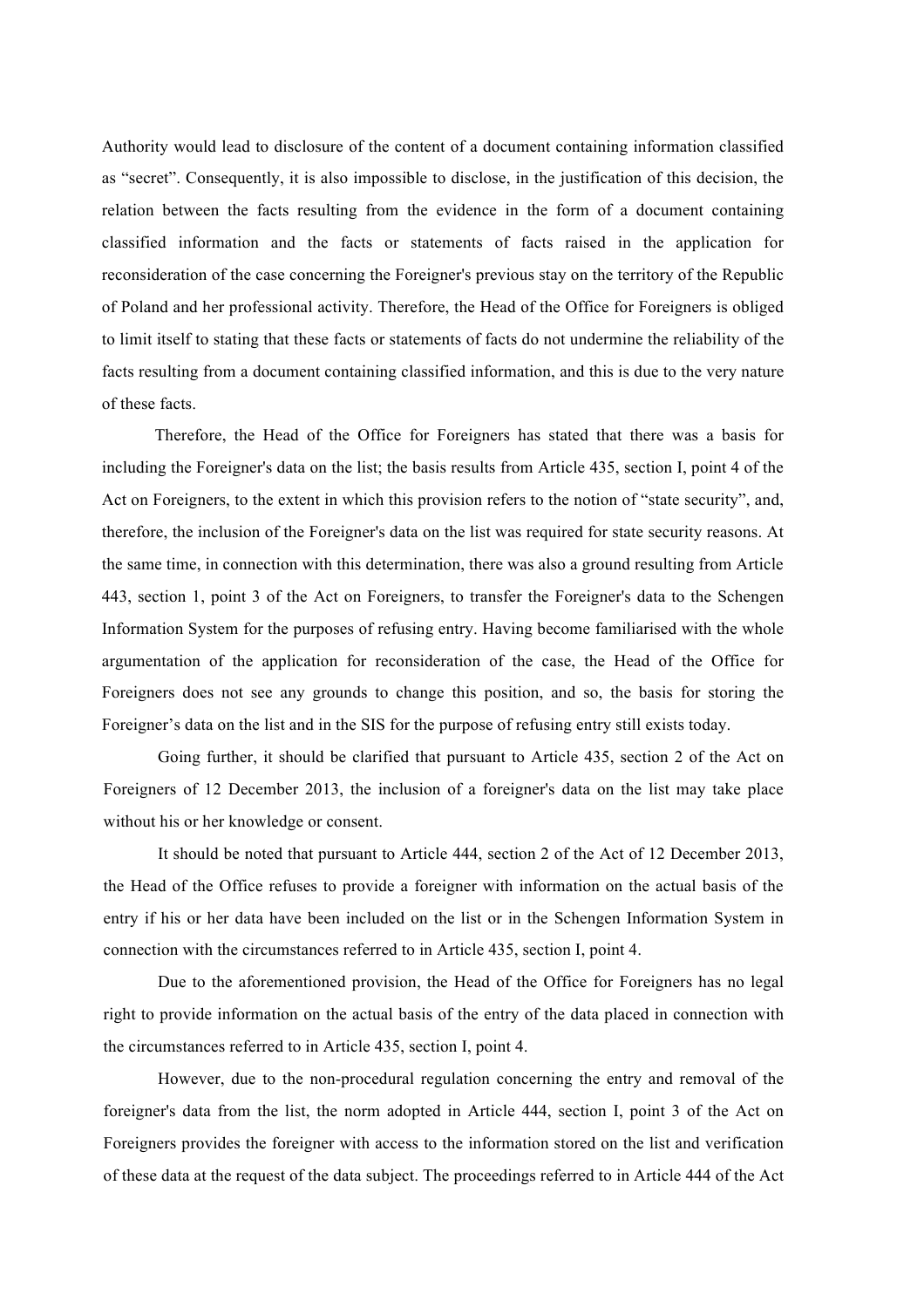on Foreigners are a kind of simplified, largely formalised, but, nevertheless, administrative proceeding to which the general principles of administrative proceedings apply. These general principles include the rule of law, taking into account the social interest and legitimate interest, seeking objective truth, increasing trust in state authorities and legal awareness and culture, and providing legal assistance. The control of the entry made by the Head of the Office for Foreigners on the basis of the aforementioned legal provision is a substantive control, i.e. the material and legal conditions for making the entry are subject to assessment.

It should be remembered that the issue of the inability in the proceedings to become acquainted with the factual basis of an entry in accordance with Article 444 of the Act on Foreigners, in connection with the statement that the entry or stay of a foreigner may constitute a threat to the defence or security of the state or the protection of public safety and order, or may violate the interest of the Republic of Poland, has already been the subject of the judgements of administrative courts, including the most recent one. In the justifications of the judgements handed down by the Supreme Administrative Court of 26 March 2018 (Case file No. II OSK 3358/17) and of 27 July 2018 (Case file No. II OSK 1930/17) it was pointed out that "*in the case under consideration, the Court of 1st*

*Instance had the opportunity to verify the justification of the entry made. However, a detailed justification for the assessment in this respect was not possible without disclosing the factual basis for the entry, which is prohibited by Article 444, section 2 of the Act on Foreigners. The same applies to a more detailed indication of the specific circumstances in favour of the application of the 5-year entry period. It should be stressed that the Polish legislation provides for instruments ensuring control of the actions of the authorities in such cases like the one which the cassation complaint under consideration regards. This type of instrument is a two-instance judicial control of the legality of decisions issued by an authority; the control is carried out by means of lodging a complaint to the Voivodeship Administrative Court, and, then, by lodging a cassation complaint to the Supreme Administrative Court. The judicial control of the legality of the activities of the Head of the Office for Foreigners exercising his powers under Article 444, section 2 of the Act on Foreigners is not limited solely to strictly formal control, i.e. to an examination of whether the decision to refuse to issue a certificate with the required content has been issued in compliance with the basic procedural requirements. It also includes the obligation of the administrative court to both acquaint themselves with classified evidence and to assess its credibility. It should be recognised that the above is a necessary guarantee of protection of the foreigner's rights. Regulations concerning access to classified information do not limit courts in the performance of justice and do not limit the*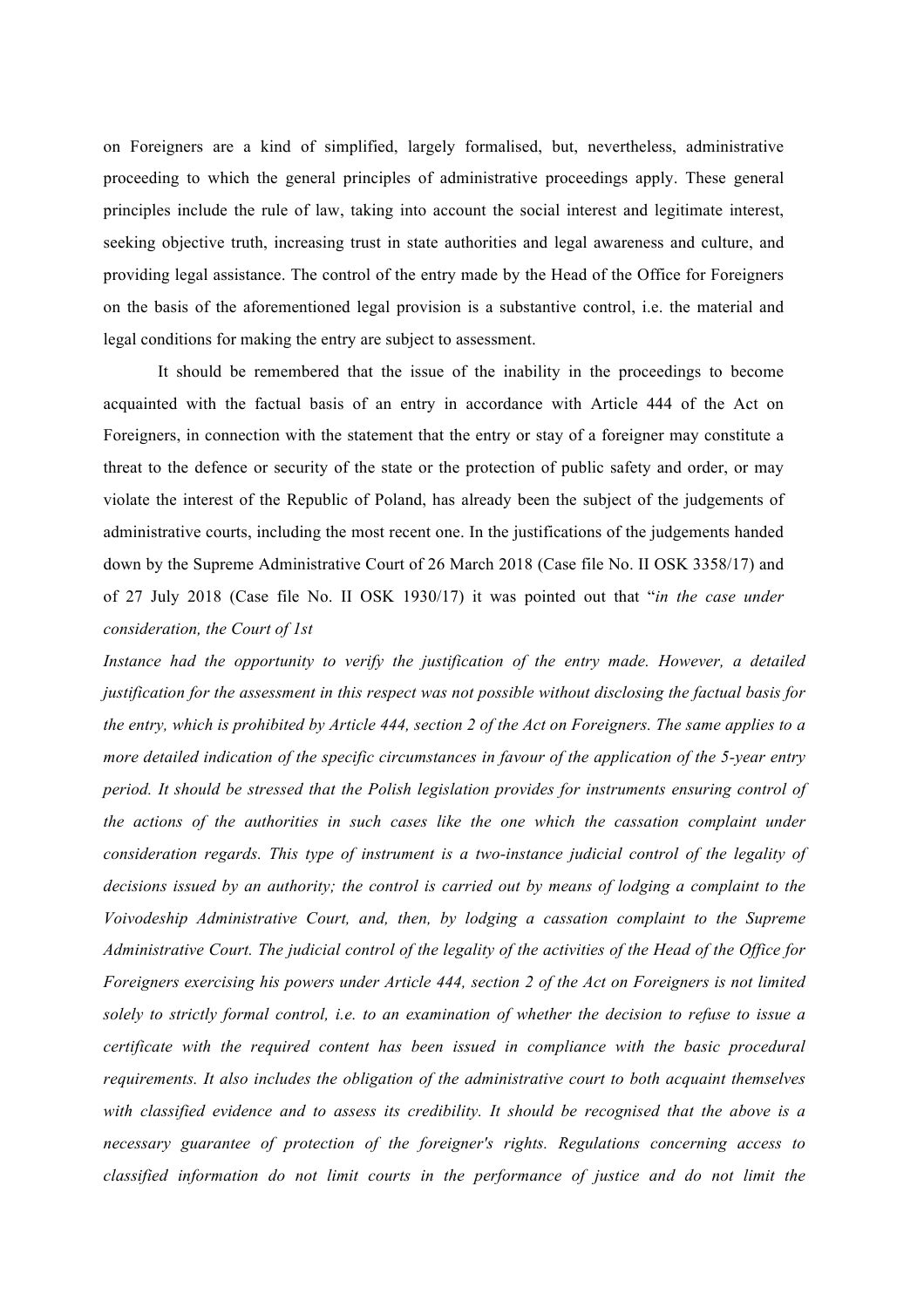# *competence of administrative courts as regards the scope of the control exercised.*

In addition to the arguments concerning the inability of the complainant to obtain access to classified information, which constituted e.g. the factual basis for placing the data on the list and the Schengen Information System, which does not violate the rights of the Complainant, the Supreme Administrative Court in Judgement of 27 July 2018 (Case No. II OSK 1930/17) refers to the position of the Constitutional Tribunal expressed in connection with the examination of the constitutionality of the limitation of the party's right to access classified information and to familiarise itself with the reasons for the judgement of the Court of First Instance in cases concerning the revocation of security clearance. When examining the constitutionality of Article 38, section 3 of the Act of 5 August 2010 on the protection of classified information (Polish Journal of Laws of 2018, items 421 and 650) in Judgement of 23 May 2018, file no. SK 8/14, the Constitutional Tribunal did not question the limitation of the right of a party to become acquainted with classified information. The Constitutional Tribunal held that the denial of access of a person whose security clearance has been revoked to classified information that influenced the decision on revocation of the security clearance, such as was contained in the justification of the judgement, constitutes a useful, necessary and proportionate restriction of his or her constitutional rights. In this respect, the value that state security constitutes justifies the restriction of the complainant's rights provided for in Article 45, section I and Article 78 of the Constitution.

In the same judgement of the Supreme Administrative Court of 27 July 2018 (Case No. II OSK 1930/17), reference was also made to the most recent case law of the European Court of Human Rights. The Supreme Administrative Court ruled: *"It should also be noted that the European Court of Human Rights (Grand Chamber), in its judgement of 19 September 2017 in the case of Regner v. Czech Republic (Application No. 35289/11), expressed its opinion on the balance between the right to effective judicial protection and requirements related to state security. The ECtHR concluded that this balance was not affected to such an extent as to damage the very essence of the complainant's right to a fair trial. For the Court, the decisive argument was that the national courts had unlimited access to all classified documents and the jurisdiction of the national court covered all the facts in the case and was not limited to examination of the reasons indicated by the applicant.*"

In this context, it should be emphasised that the Polish legal order provides for the possibility of independent two-stage control by administrative courts of administrative decisions issued on the basis of classified materials for a party, or decisions refusing to remove from the list foreigner's data that had been included on the list on the grounds of state defence or security or protection of public safety and order, or the interest of the Republic of Poland.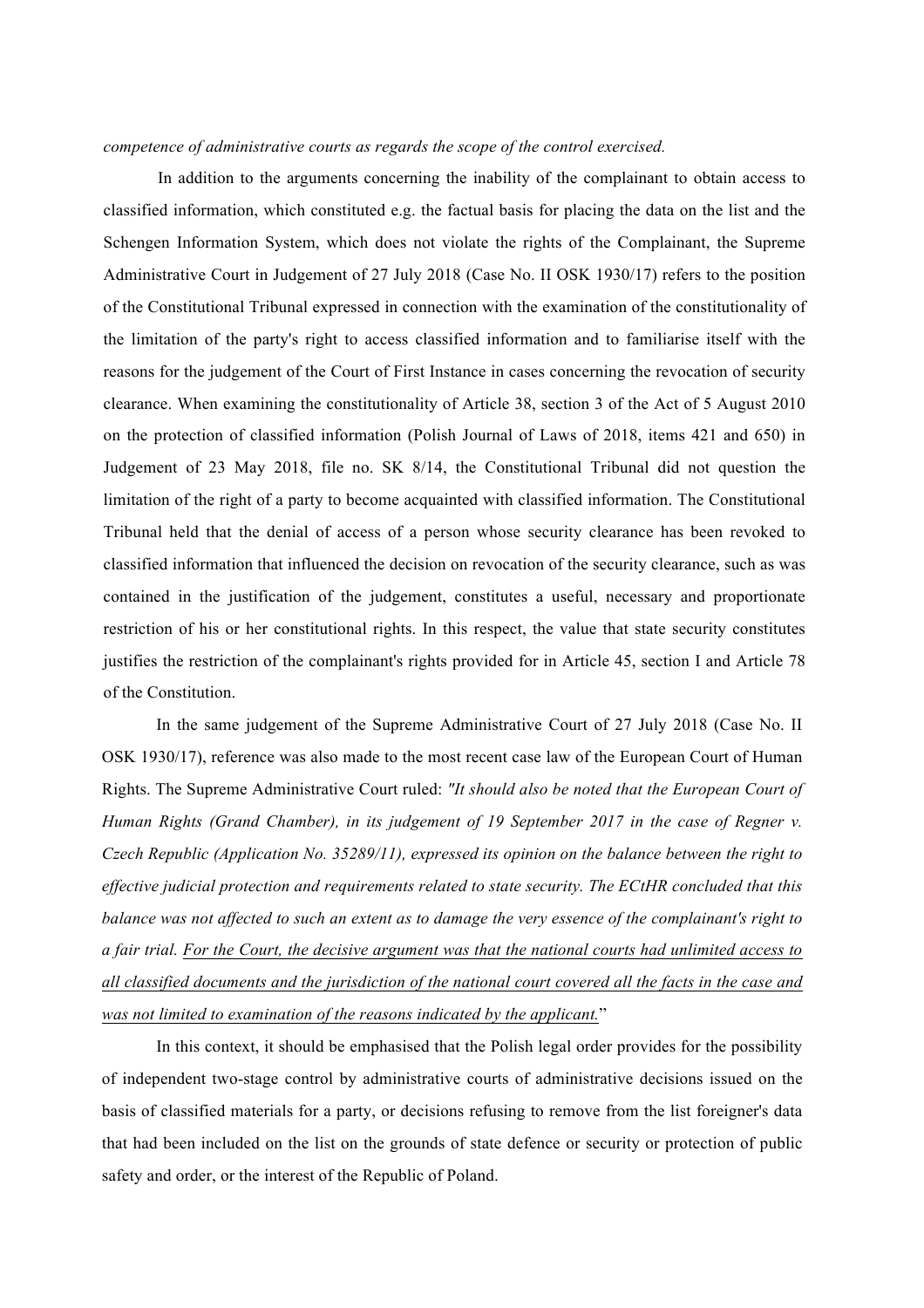In Judgement of 29 June 2012 (Case no. II OSK 1312/11, not published) concerning the refusal to delete the complainant's data included on the list of foreigners who are undesirable on the territory of the Republic of Poland and in the Schengen Information System, the Supreme Administrative Court indicated as follows: "*Limiting access to the case file regards the party, rather than the court ruling on the case. This restriction, although it constitutes a limitation of an active participation of the party in the proceedings and poses a potential threat to the principle of a fair procedure, is nevertheless based on the legal basis in Article 74 § 1 of the Code of Administrative Procedure). It is of an exceptional nature, related to the protection of superior values, which has the consent of the Constitution, contained in Article 31, section 3 of the Constitution.*

The assessment of the legitimacy of the allegations made by the Foreigner based on the aforementioned judgements of the Court of Justice of the European Union should not be carried out in isolation from all legal regulations concerning such cases. In her argumentation, the foreigner seems to disregard the issue of the scope of judicial review of administrative decisions in the course of which the courts may not only familiarise themselves with the case file whose disclosure to a party has been excluded by law and which constituted the basis for issuing the decision under appeal against, but also

independently assess the nature and importance of the aforementioned case file and, more specifically, assess the correctness of the findings and assessments made by the administration bodies.

The court, having full evidence at its disposal, may come to the conviction that the assessment of administrative bodies was justified, but also, that administrative bodies erroneously determined the existence of certain types of threats on the basis of all the evidence gathered. It should be added here that, pursuant to Article 133,  $\S$  1 of the Act of 30 August 2002 – Law on Proceedings Before Administrative Courts (Polish Journal of Laws of 2017, item 1369, as amended), the court issues a verdict after the hearing has been closed on the basis of the case file, unless the authority has failed to fulfil the obligation referred to in Article 54, paragraph 2. Case file should also be understood as administrative files containing evidence gathered by public administration bodies in the course of the entire proceedings pending before the said bodies. The court also takes into account generally known facts (see: comments to Article 106, paragraph 4 of the Law on Proceedings Before Administrative Courts), as well as supplementary evidence from the documents referred to in Article 106, paragraph 3 of the Law on Proceedings Before Administrative Courts. In Judgement of the Supreme Administrative Court of 19 March 2013 (case file No. II OSK 2231/11, LEX No. 1340231), it was also noted that: *"If the administrative court issues a judgement after closing the hearing on the basis of the case file, the conditions of Article 133, section 1 of the Law on Proceedings Before*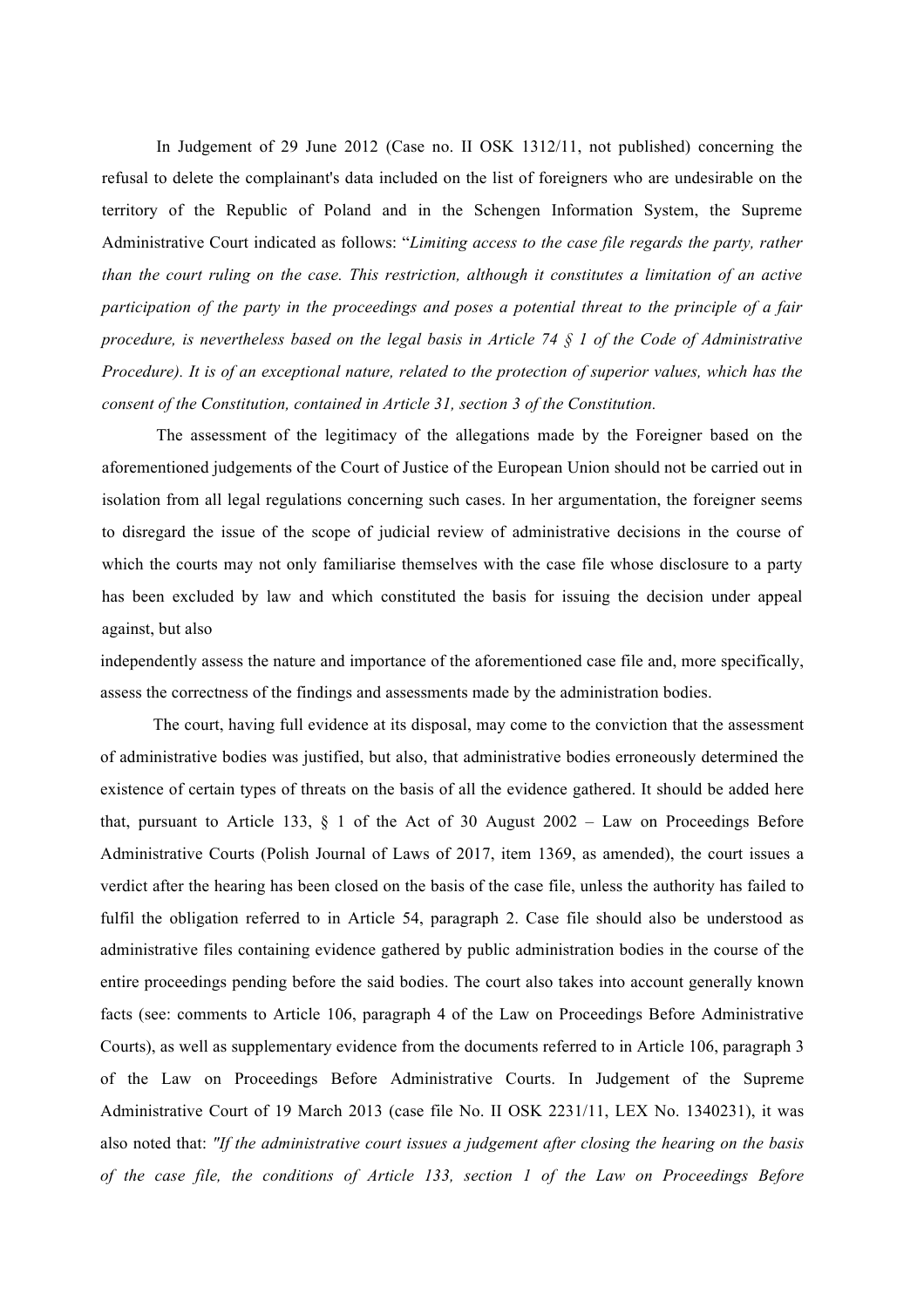*Administrative Courts must be met. This means that the court must have a complete set of case files, which should, of course, be sent by the authority whose decision is the subject of the complaint. However, if the court does not have a complete file on the date of its judgement, it should not rule on the case but oblige the competent authority to complete the file".*

In this context, Judgement of the Supreme Administrative Court of 17 October 2014 (Case No. II OSK 829/13 CBOSA) deserves special attention. In the judgement, it was stated extensively that:

*"The cassation Complainant could have, in fact, used three means of redress. The first means of redress was a request for reconsideration of the case by the administrative authority. In considering this appeal, the administrative body re-examines the merits of the case. The second means of redress is a complaint filed with the Voivodeship (Provincial) Administrative Court. It should be emphasised that when examining the complaint, the Voivodeship Administrative Court is not bound by the allegations of the complaint and takes into account* ex officio *any flows which have arisen in the course of the administrative proceedings. This results directly from Article 134 § 1 of the Law on Proceedings Before Administrative Courts which states that the court decides within the boundaries of a given case without being bound by the allegations and motions of the complaint or the legal basis cited. The third means of redress is a cassation appeal against the judgement of the Voivodeship Administrative Court. When considering this appeal, the Supreme Administrative Court verifies the correctness of the decision handed down by the Court of First Instance and, indirectly, the decisions issued by administrative bodies. When investigating the cassation complaint, the Supreme Administrative Court is bound by the allegations of the complaint; however, there is a requirement to prepare a cassation complaint by a professional counsel who may raise such allegations that the control of the Supreme Administrative Court will be carried out to a large extent.*

*In the opinion of the Supreme Administrative Court, a legal institution such as the Court of First Instance, which, while verifying the decisions of administrative bodies, takes into account* ex officio *any flows which have arisen during the administrative proceedings, provides the same effective protection for the foreigner as the institution of a Special Master holding a certificate of access to confidential information. The Special Master is independent of the party and cannot provide the party with confidential information to which he or she has access. This institution makes sense in legal systems in which the Court of First Instance, when deciding on a case, does not take into account any flows committed in administrative proceedings* ex officio*, but only those resulting from an allegation raised by a party to the proceedings. The practice of the administrative judiciary indicates that the Courts of first instance overrule decisions for reasons that they take into account* ex officio*. Therefore, it is not a legal institution which is not used by the Courts".*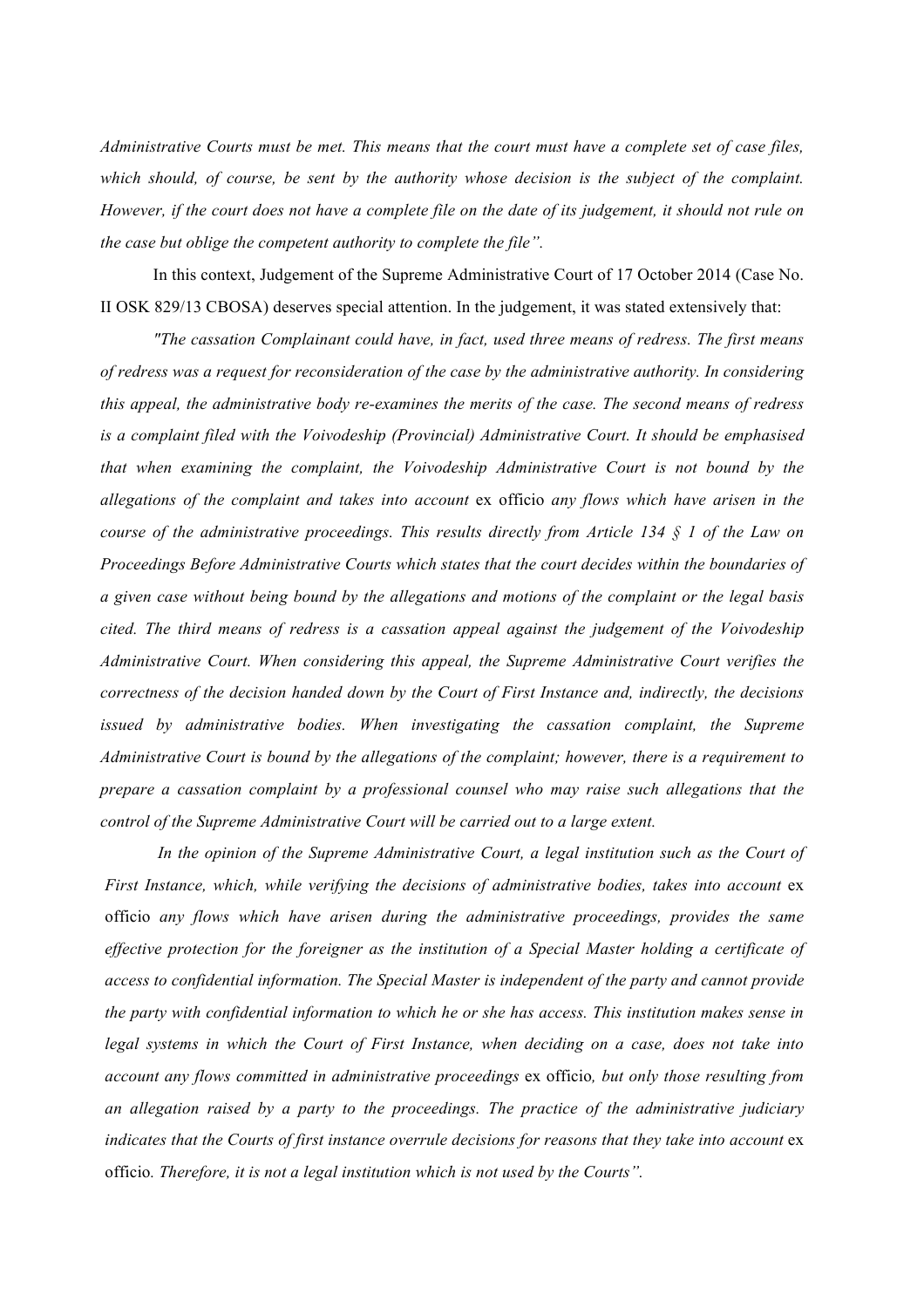A similar view was adopted in Judgements of the Supreme Administrative Court of 29 June 2016 (Case No. II OSK 2586/14), of 9 September 2016 (Case No. II OSK 538/15, LEX No. 2143553, also in CBOSA [Central Database of Administrative Courts]) and of 9 September 2016 (Case No. II OSK 61/15).

It should be stressed that the aforementioned view was formulated by the Supreme Administrative Court in relation to the allegation of violation of Articles 8 and 13 of the Convention for the Protection of Human Rights and Fundamental Freedoms, which, similarly to Article 47 of the Charter of Fundamental Rights, concerns the issue of the right to an effective remedy. In subsequent judgements, in turn, the aforementioned view concerned the allegation of infringement of Article 31, section 3 in conjunction with Article 51, section 3 of the Constitution of the Republic of Poland in conjunction with Article 151 of the Law on Proceedings before Administrative Courts, as well as Article 47 of the Charter of Fundamental Rights itself to which the foreigner refers by citing the case law of the EU Court of Justice (page 8 of the application for reconsideration of the case). In Judgements of 29 June 2016 (file no. II OSK 2586/14), of 9 September 2016 (file no. II OSK 538/15) and of 9 September 2016 (file no. II OSK 61/15), the Supreme Administrative Court stated unequivocally that limiting the foreigner's ability to become acquainted with evidence material does not automatically mean that his or her right to an effective remedy with regard to decisions ordering the foreigner to return to his or her country has been infringed and, therefore, there are no grounds to assume that Article 47 of the Charter of Fundamental Rights of the European Union has been violated in that case. In accordance with Article 52, section 1 of the CFR, any restrictions on the exercise of the rights and freedoms recognised in the Charter must be provided for in a law and they should respect the essence of these rights and freedoms. Subject to the principle of proportionality, the limitations may be imposed only if they are necessary and genuinely meet the objectives of public interest recognised by the Union or the need to protect the rights and freedoms of others. In the Supreme Administrative Court's view, if the public interest recognised by the EU or the need to protect the rights and freedoms of others speaks for restricting the rights set out in the Charter, these conditions must be considered to be met in situations where state security or public order is at stake, and the Charter allows for such situations.

It should be noted again that the restriction of access to the case file concerns the party, rather than the court adjudicating in the case, which will have the opportunity to become familiarised with all the evidence which justified the entry of the Foreigner's data on the list of undesirable foreigners in Poland and in the SIS (if the foreigner decides to submit this decision to judicial review). The review carried out by the court may result in reversal of the appealed decision, or (in the case being examined by the Supreme Administrative Court) the judgement of the court of first instance, and the courts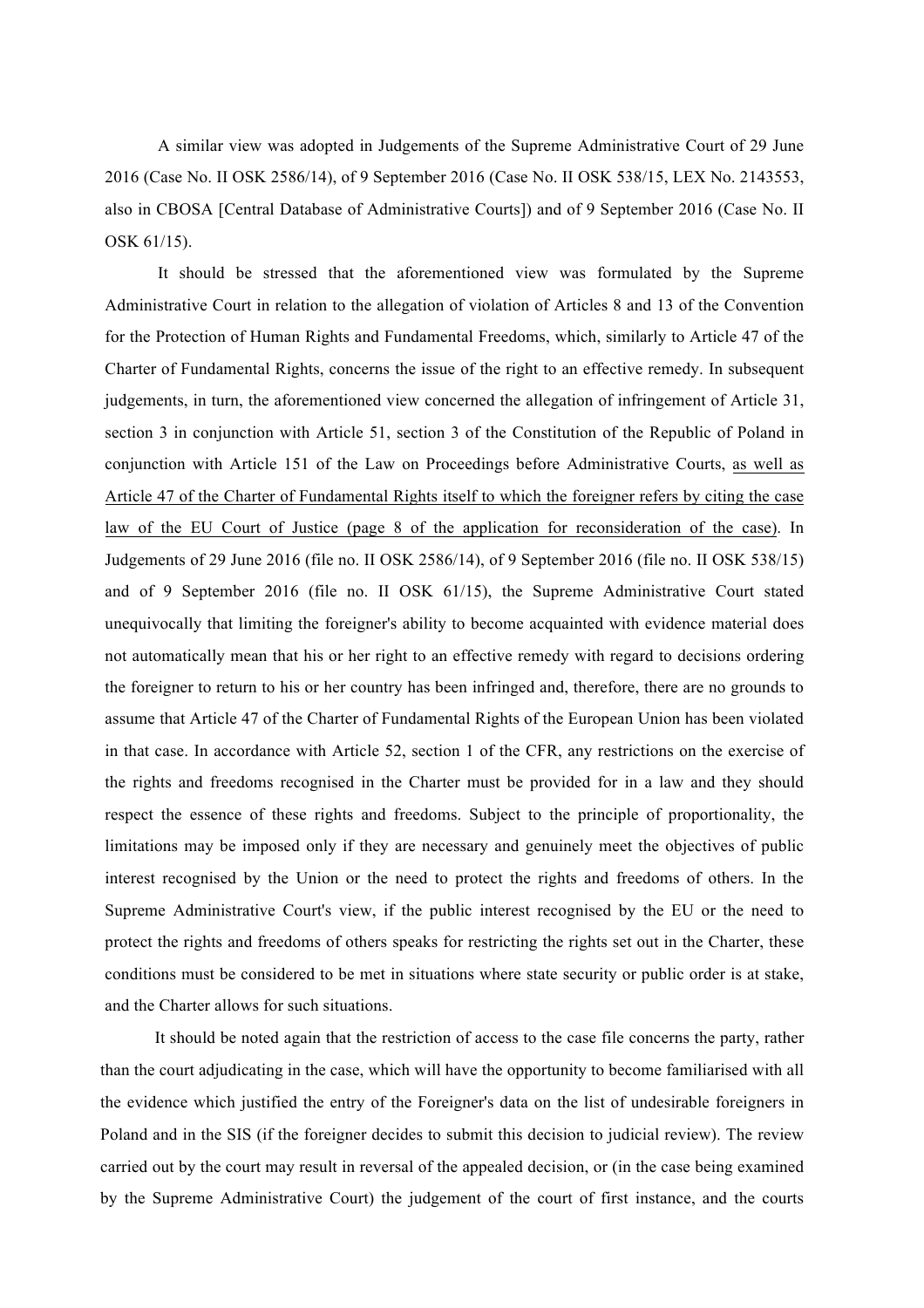sometimes make use of such a possibility. As a result, the procedural guarantees existing in the Polish legal system ensure the necessary minimum protection against arbitrariness of authority, although undoubtedly, due to the confidentiality of evidence, a party to the proceedings may have an understandable difficulty in formulating a precise procedural position.

Notwithstanding the above, it should be stated that the legal literature indicates that the right to defence derived from Article 47 of the CFR is not absolute in nature and may be subject to limitations, provided that it is necessary for the purposes of the public interest and does not constitute a disproportionate interference with the very essence of this right. The need to ensure the protection of public health is cited as an example (Judgement of the Court of Justice of 15 June 2006 in case C-28/05 *G.J. Doctor, Maatschap Van den Top, W. Boekhout v. Minister van Landbouw, Natuur en Voedselkwaliteit).*

The case-law has also sometimes stressed that the right of access to the entire file in court proceedings may be subject to restrictions and it is for the courts of the Member States to determine, on the basis of national law, the conditions under which such access should be granted or refused, after considering the interests protected by Union law (judgement of the Court of Justice of 14 June 2011 in case C-360/09, *Pfleiderer AG v. Bundeskartellamt*)*.*

The possibility of the existence of exceptions to the aforementioned scope is also indicated by Judgement of the EU Court of Justice of 4 June 2013, cited by the Foreigner (page 8 of the application, without the case no. or date of the judgement) (Case C-300/11 ZZ *v. Secretary of State for the Home Department).* In that case, the following question was referred to the Court of Justice for a preliminary ruling:

*"Does the principle of effective judicial protection set out in Article 30, section 2 of Directive 2004/38 and interpreted in the light of Article 346, section 1, letter a) [TFEU] require the judicial authority hearing an appeal against a decision to expel a citizen of the European Union from a Member State on grounds of public order and public security under Chapter VI of Directive 2004/38, to ensure that the citizen of the European Union is informed of the essential reasons against him despite the fact that the authorities of the Member State and the competent national court, having examined all the evidence submitted by the authorities of the Member State in relation to the citizen of the European Union, considered that disclosure of the essential reasons against him would be contrary to the interests of national security?"*

It must be explained here that the question referred to Article 30, section 2 of Directive 2004/38/EC of the European Parliament and of the Council of 29 April 2004 on the right of citizens of the Union and their family members to move and reside freely within the territory of the Member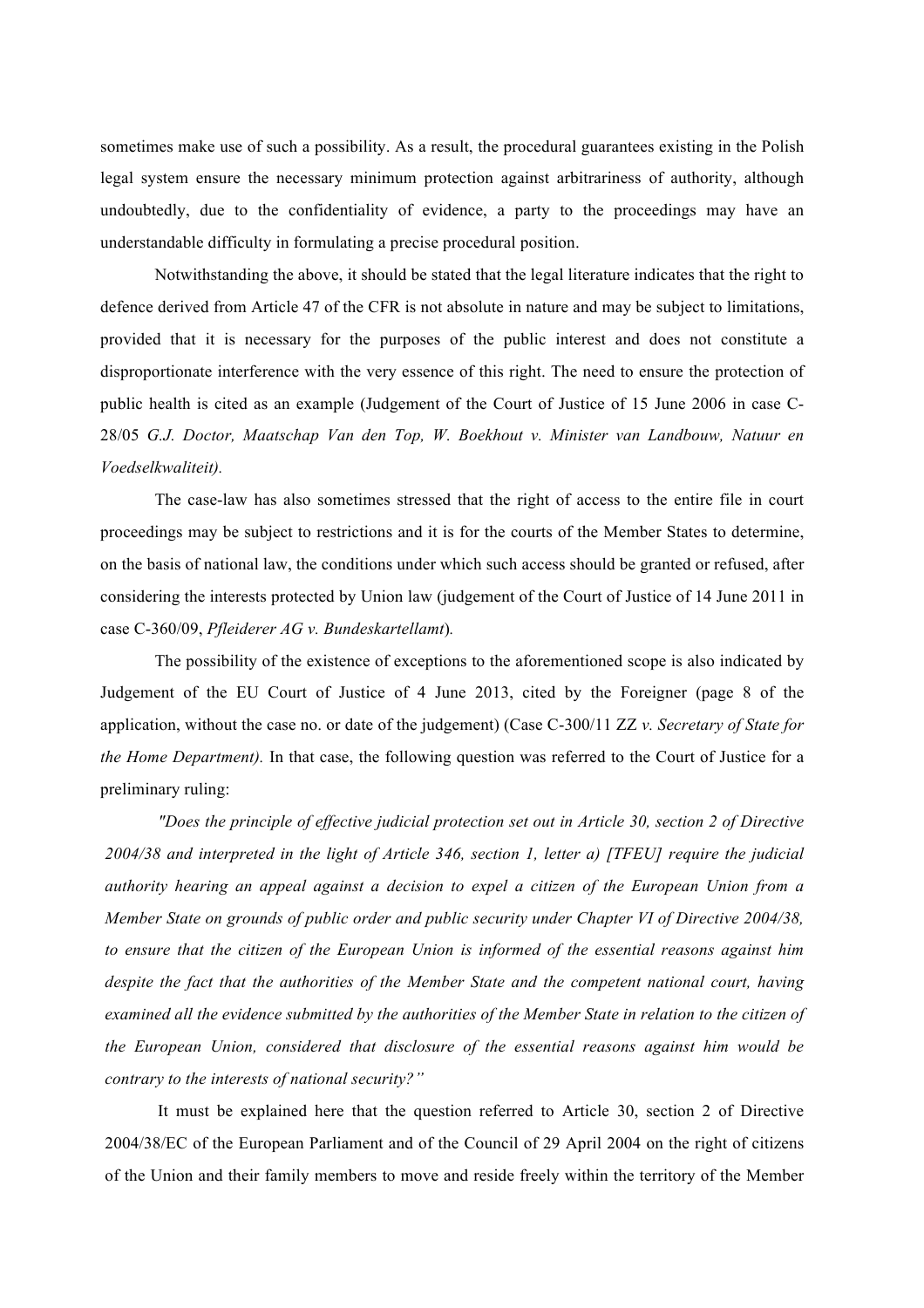States, which amended Regulation (EEC) No 1612/68 and repealed Directives 64/221/EEC, 68/360/EEC, 72/194/EEC, 73/148/EEC, 75/34/EEC, 75/35/EEC, 90/364/EEC, 90/365/EEC and 93/96/EEC, hereinafter referred to as 'Directive 2004/104/EC'. The Foreigner, being a national of a third country and married to a Polish national (which is also referred to hereafter) is not covered by the scope of that Directive. The aforementioned legal act comprehensively safeguards the implementation of the Treaty right of citizens of the European Union to move and reside freely within the territory of the Member States, currently expressed in Article 20 of the TFEU (previously Article 18 of the Treaty establishing the European Community). The right of family members of Union citizens to enter and reside with them on the territories of Member States other than the country of nationality of the Union citizen concerned is secondary to this Treaty right. Only in certain cases directly related to the prior exercise by Union citizens of the right of free movement of persons in a Member State other than that of their nationality does the case-law of the Court of Justice of the EU accept the need to apply Directive 2004/38/EC by analogy to the situation of family members of Union citizens currently residing in their Member State of nationality (e.g. Judgement of the Court of Justice of the European Union of 14 November 2017, Case No. C-165/16, in the case *Toufik Lounes v. Secretary of State for Home Department).* However, regardless of the above, in the context of Judgement of the EU Court of Justice of 4 June 2013 (in Case No. C-300/11 ZZ v. Secretary of State for the Home Department) it should be noted that Article 30 and

30 Directive 2004/38/EC provides for procedural safeguards, in particular:

- the right to be notified in writing of any decision issued under Article 27, section 1, in such a way that they are able to understand the content of the notification and its effects, and

- the right to be fully and accurately informed of the grounds of public order, public security or public health on which the decision has been issued in their case, unless this is contrary to the interests of state security (Article 30, sections 1 and 2), and

- the right to seek judicial and, where appropriate, administrative redress in the host Member State, or to require a review of any decision issued against them on grounds of public order, public security or public health, whereby appellate procedures should make it possible to examine the lawfulness of the decision and the facts and circumstances on which the proposed measures were based (Article 31, sections 1 and 3).

In response to the question formed in this way, the Court held that Article 30, section 2 and Article 31 of Directive 2004/3 8/EC must, in the light of Article 47 of the Charter of Fundamental Rights of the European Union, be interpreted as requiring the national court to ensure that the nondisclosure to the person concerned by the competent national authority, in a full and accurate manner,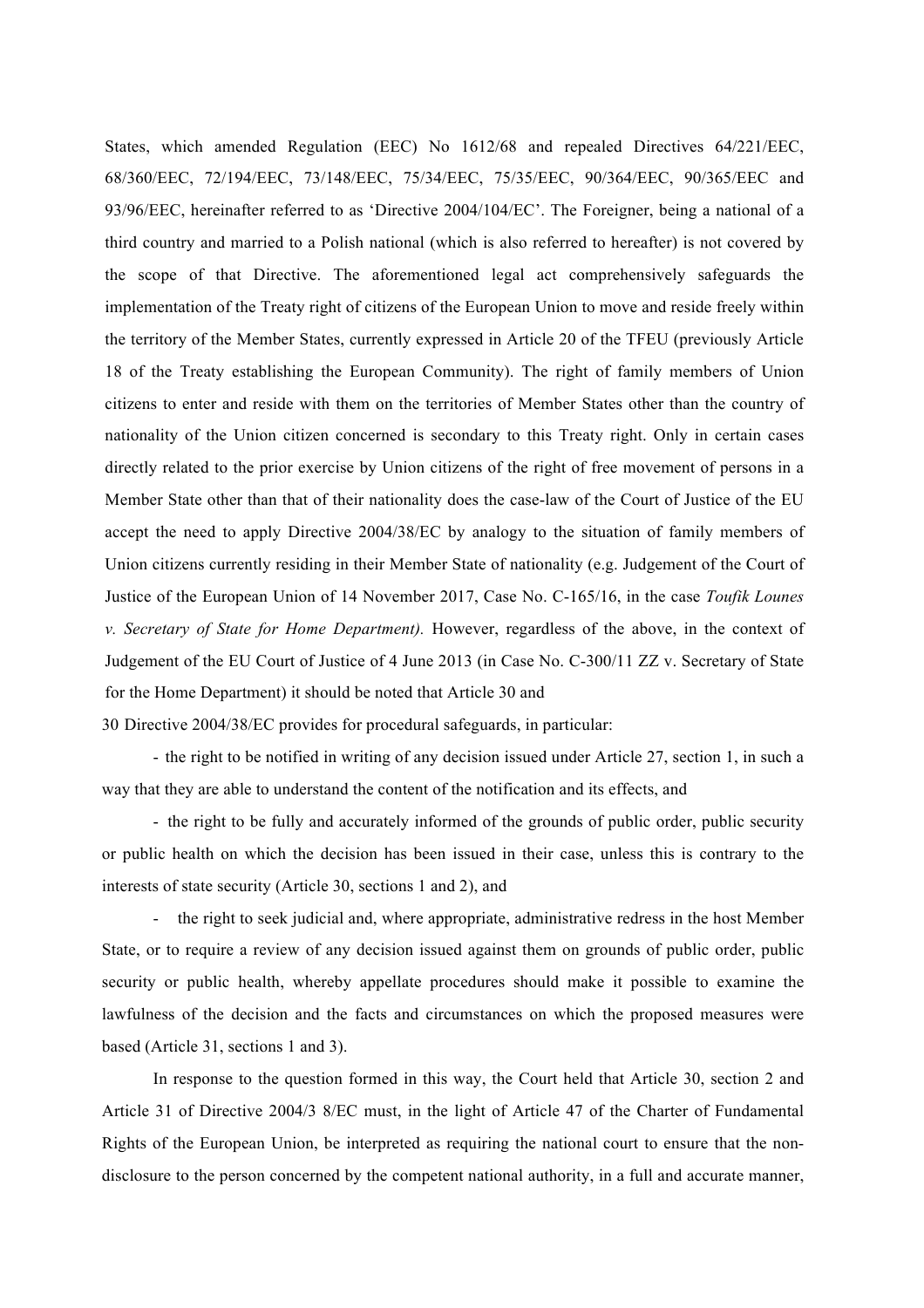of the grounds on which the decision based on Article 27 of that directive was issued, and the relevant evidence, is limited to strict necessity, and to ensure that, in any event, the person concerned is informed of the substance of those grounds in a manner which takes due account of the necessary confidentiality of evidence.

The Court, therefore, considered that it may be necessary, both during the administrative and judicial proceedings, to refrain from providing the person concerned with certain information, in particular, for overriding reasons relating to state security (also, Judgement of the Court of Justice in the joined cases Kadi and Al Barakaat International Foundation v. Council and Commission, point 342) (para. 54). In principle, basing the justification for a judicial decision on factual circumstances and documents of which one or all of the parties could not become aware and on which they were, therefore, unable to comment, would constitute an infringement of the fundamental right to an effective remedy before a court (Commission v. Ireland, point 52 and the case-law cited therein). However, when, in exceptional cases, the competent national authority, citing state security, objects to a full and accurate notification of the person concerned of the grounds on which the decision under Article 27 of Directive 2004/38 is based, the competent court of the Member State concerned must have at its disposal and apply methods and procedural rules which make it possible to reconcile, on the one hand, the legitimate grounds of state security with regard to the nature and sources of information taken into account when issuing the decision and, on the other hand, the need to ensure that the party's procedural rights, such as the right to be heard and the adversarial principle, are sufficiently respected (para. 56, 57, 64 of the judgement).

The Court even found that finding a balance between the right to effective judicial protection and the need to protect the security of the Member State concerned, i.e. the very balance on which the conclusion set out in the preceding paragraph is based, is not of the same importance in the case of evidence supporting the reasons presented to the competent national court. In some cases, disclosure of that evidence may directly and specifically jeopardise the security of the state, in so far as it may jeopardise the life, health or freedom of persons or reveal the specific investigative methods used by the national security authorities and, thus, make it more difficult or even impossible for those authorities to carry out their tasks in the future (para. 66 of the Judgement in case No. C - 300/11).

It should also be noted that the rights of the Foreigner in the present case are not identical to those of the complainant in case C-300/11, as that case concerned the EU citizen and his rights guaranteed by the Treaty on the Functioning of the European Union and by the aforementioned Directive, which in Articles 30 and 31 grants more precisely certain procedural guarantees without establishing a reference to national law, which is provided for in Articles 24 and 42, section 2 of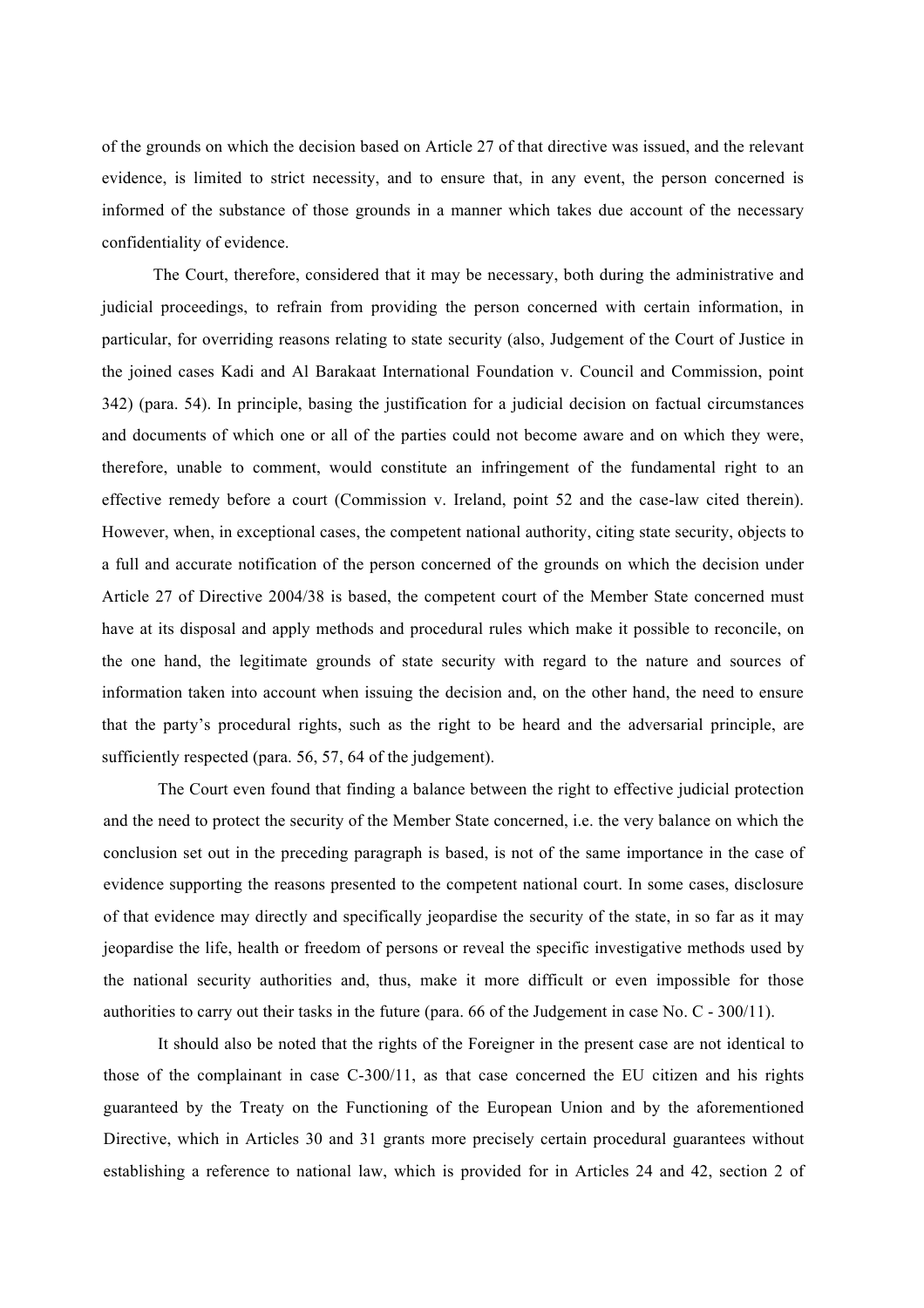Regulation 1987/2006. This problem was highlighted in Judgements of the Supreme Administrative Court of 14 December 2011 (Case No. II OSK 1938/10) and of 26 May 2015 (Case No. II OSK 1979/13).

The reference in Regulation 1987/2006 to national provisions must be linked, *inter alia*, to the fact that national security (state security) remains the sole responsibility of each Member State of the European Union (Article 4, section 2 of the Treaty on European Union), and the Treaty provisions do not provide for an obligation of a Member State to provide information the disclosure of which it considers contrary to the essential interests of its security (Article 346, section 1, letter a] of the TFEU). The aforementioned issue was also recognised by the Supreme Administrative Court in its Judgement of 14 December 2011. (Case No. II OSK 1938/10, ONSAiWSA 2013/29) in the context of the provisions of the previously binding Act on Foreigners of 13 June 2003, constituting an equivalent of the regulations currently in force.

Furthermore, referring specifically to allegation No. 3 of the person concerned regarding the lack of an alert in the Schengen Information System on the basis of a decision issued by the authorities in the form of an order or a judgement, it should be pointed out again that, as a result of compliance with the obligation arising from Article 443, section I, letter b) of the Act on Foreigners, in so far as that provision refers to the circumstances underlying the storage of data on the list on the basis of Article 435, section I, point 4, in conjunction with Article 24, section 1 and 2 of Regulation (EC) No 1987/2006 of the European Parliament and of the Council of 20 December 2006 on the establishment, operation and use of the second-generation Schengen Information System (SIS II) (Official Journal of the European Union L 381 of 28 December 2006, p. 4), hereinafter referred to as 'Regulation 1987/2206', foreigners' data are transmitted by the Head of the Office for Foreigners to the Schengen Information System for the purpose of refusing entry for a period corresponding to the duration of the entry of the foreigner's data on the list. These data are processed for the purpose of refusing entry and stay (Article 24, section 1 of Regulation 1987/2006).

The necessity to transmit the data of foreigners whose data have been entered on the list on the basis of Article 435, section 1, point 4 of the Act on Foreigners, to the Schengen Information System was derived from Article 24, section 1 and 2 of Regulation 1987/2006. According to the first of these provisions, data on third-country nationals for whom an alert has been issued for the purpose of refusing entry or stay shall be entered on the basis of a national alert resulting from a decision issued on the basis of an individual assessment made by the competent administrative authorities or courts in accordance with the procedural rules laid down in national law. The appellate proceedings against these decisions shall be carried out in accordance with national legislation. In accordance with Article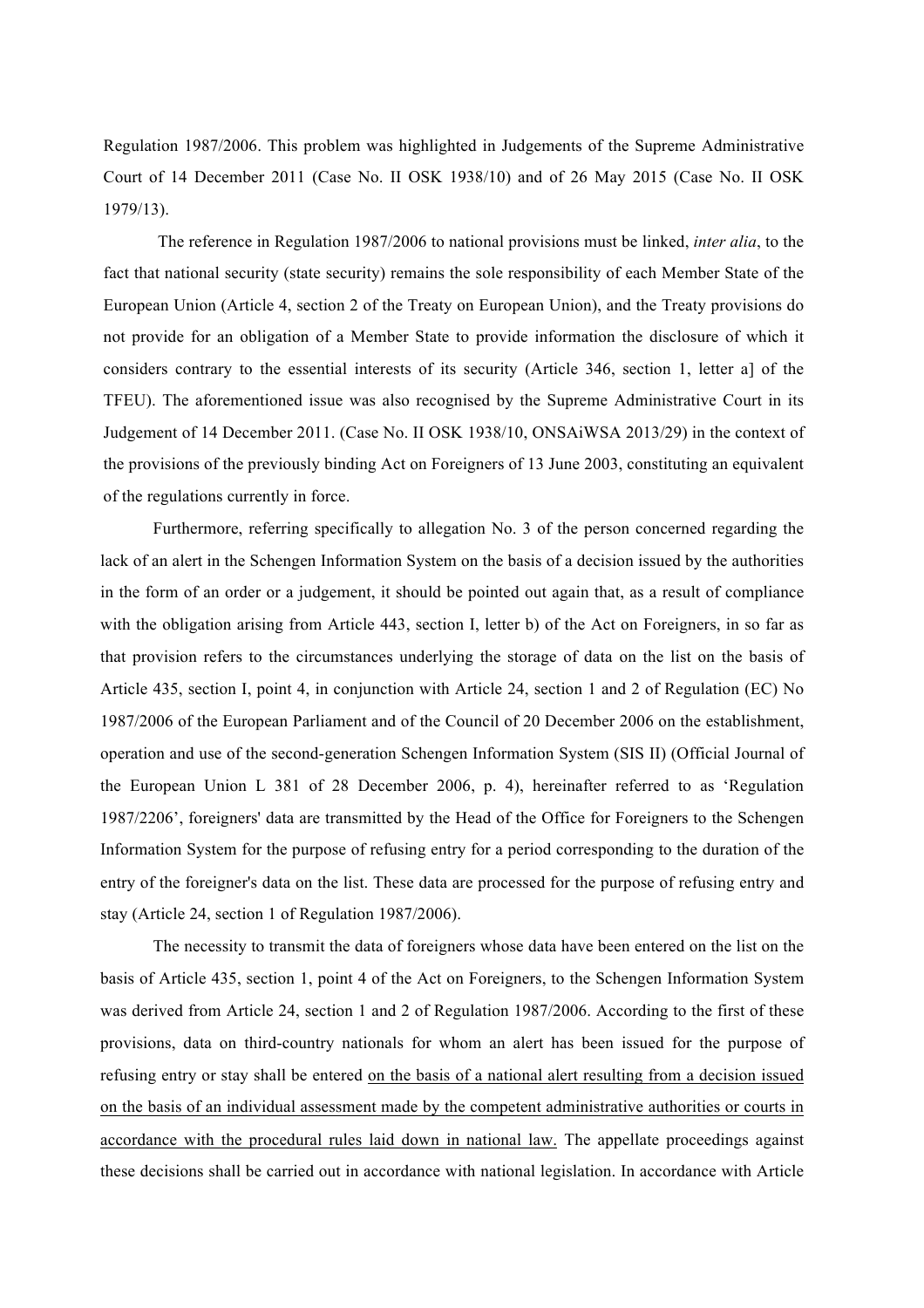24, section 2 of Regulation 1987/2006, an alert shall be entered if the decision referred to in paragraph 1 is justified by a threat to public order, public security or national safety which may be posed by the presence of the third-country national concerned on the territory of a Member State. This is the case, in particular, for: (a) a third-country national who has been convicted in a Member State of an offence punishable by imprisonment for more than one year; (b) a third-country national regarding whom there are reasonable grounds to believe that he or she has committed serious criminal offences, or regarding whom there are serious grounds to believe that he or she intends to commit such offences on the territory of a Member State.

The structure of the provisions laid down by the Polish legislator, in accordance with the aforementioned provisions of Regulation 1987/2006, assumes that the transfer of the foreigner's data into the Schengen Information System for the purposes of refusing entry is only a result of prior inclusion of his or her data on the list, which was done only in connection with the specific circumstances listed in Article 443, section 1 of the Act on Foreigners, which establishes an obligation on the part of the Head of the Office for Foreigners to carry out this activity. At the same time, however, Article 435, section 2 of the Act on Foreigners provides that the inclusion of a foreigner's data on the list may take place without his or her knowledge and consent. In this respect, i.e. the "procedural rules" concerning the issuance of a "decision" from which the "national alert" results, Article 24, section 1 of Regulation No 1987/2006 cited above, refers to the national law of the Member State concerned. The term "decision" should be understood specifically as a concept applicable to European Union law, and not as a concept of "decision", the meaning of which is defined, for example, by Article 104, section 1 and 2 of the Code of Administrative Procedure. In his previous activity, the Head of the Office for Foreigners expressed his conviction (which was not negated in the case law of administrative courts) that the notion of a "decision", referred to in Article 24, section 1 of Regulation (EC) No 1987/2006 is to be understood as the expression of an action by a public authority of an EU Member State *vis-à-vis* an individual, but which is not an administrative act and, therefore, does not require formal notification of the person concerned. The fact that the literal wording of Article 24, section 1 of Regulation 1987/2006 is slightly different from Article 96, section 1 of the Convention implementing the Schengen Agreement of 14 April 1985 between the Governments of the States of the Benelux Economic Union, the Federal Republic of Germany and the French Republic on the gradual abolition of checks at their common borders, hereinafter referred to as the 'Implementing Convention', which has been replaced by that provision, should not mean that the structure of the entry of data in the Schengen Information System has fundamentally changed. The "decision" on the basis of which the "national alert" is based, should still be issued on the basis of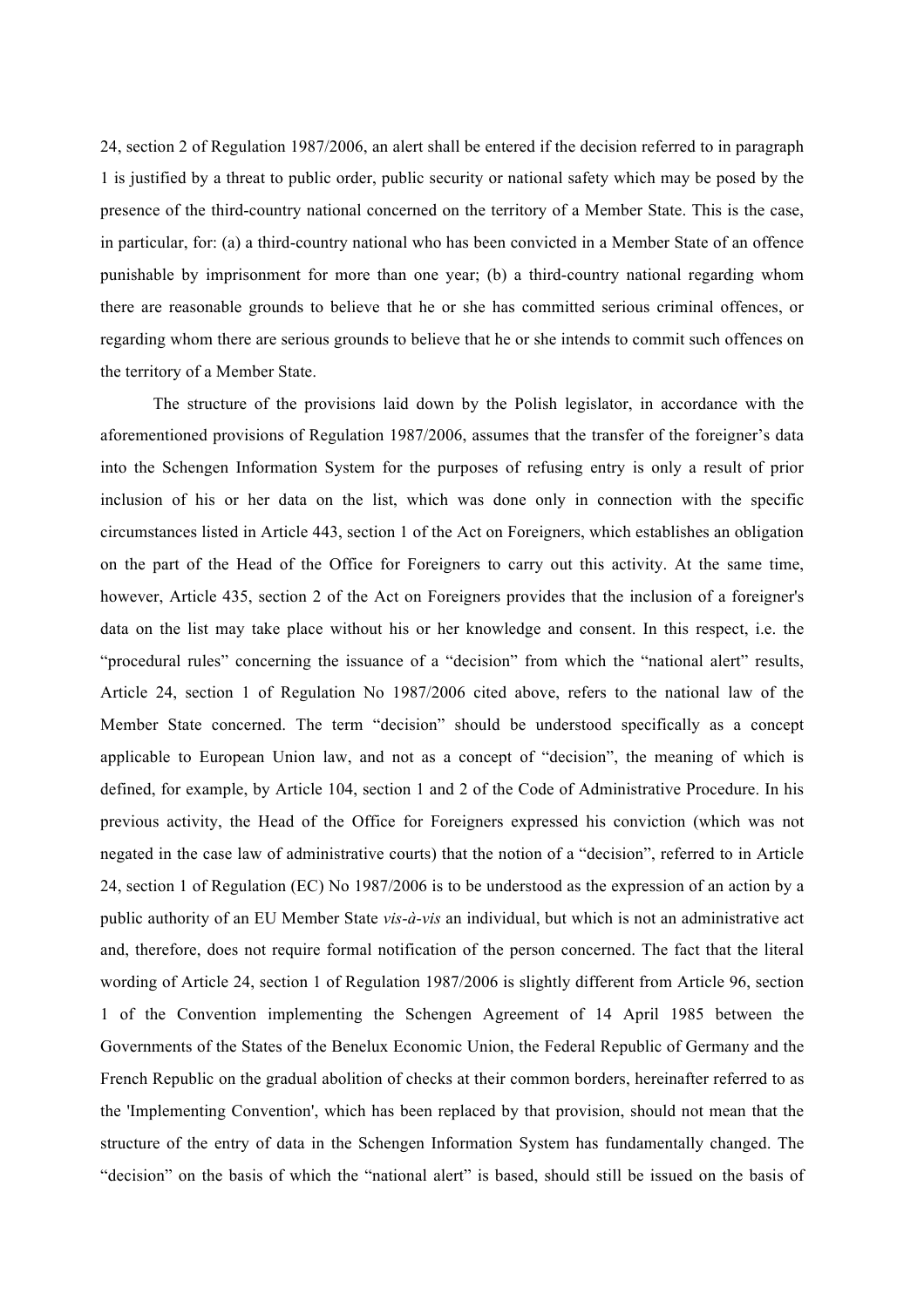national procedural rules.

The novelty is the addition of the proviso that national law is also to govern "the appellate procedure against such decisions". However, Regulation 1987/2006 did not provide for the structure of the appellate procedure, even if only in general terms, but it referred the question entirely to the national law of the Member State, i.e. in particular, it does not prejudge whether the review of the alert must take place necessarily before it is introduced on the basis of the "decision" referred to in Article 24, section 1 of the Regulation.

In this context, it is worth mentioning Judgement of the Voivodeship Administrative Court in Warsaw of 26 March 2015 (Case No IV SA/Wa 2461/14, LEX No 2035002), which refers to the implementation (within the meaning of ensuring execution) of the provisions of Regulation 1987/2006 concerning the inclusion of foreigners' data in the SIS: "*First of all, the Member State has been delegated the competence to weigh whether or* not *the case is sufficiently justified to make its introduction in the SIS II legitimate (Article 21 of the Regulation). This regulation is reflected in Article 443 of the Act, where Poland introduced criteria and determined what situations it considers justified for transferring information contained in the national list to the SIS for the purpose of refusing entry. The freedom of national law in this respect has been exercised in the aforementioned norm, where the situation justifying an entry made in the SIS was, among others, the fact that the foreigner's entry into the territory of the Republic of Poland or his stay was considered undesirable due to a threat to the defence or security of the state or to the protection of public safety and order, or the possibility of violating the interest of the Republic of Poland*.

*Article 24, section 1 of the Regulation provides, in turn, that data regarding third-country nationals for whom an alert has been issued for the purpose of refusing entry or stay shall be entered on the basis of a national alert resulting from a decision issued on the basis of an individual assessment by the competent authorities or courts in accordance with the procedural rules laid down in national law. The appellate proceedings shall be conducted in accordance with national law. The regulation indicated above means that the procedural rules for such cases shall be transferred exclusively to national law. Paragraph 2 further states that an alert for refusal of entry and stay in the territory of a Member State shall be issued if the decision to include a person in the national list is justified by a threat to public order, public security or national security, and the provision further specifies similar situations as an example. The enumeration is, therefore, not exhaustive, which means that other situations may also cause issuing an alert for refusal of entry and stay justified. The EU rules also provide for the possibility of placing the data of the foreigner, a third-country national*  against whom a national decision refusing entry has been issued, in the SIS. At the same time, it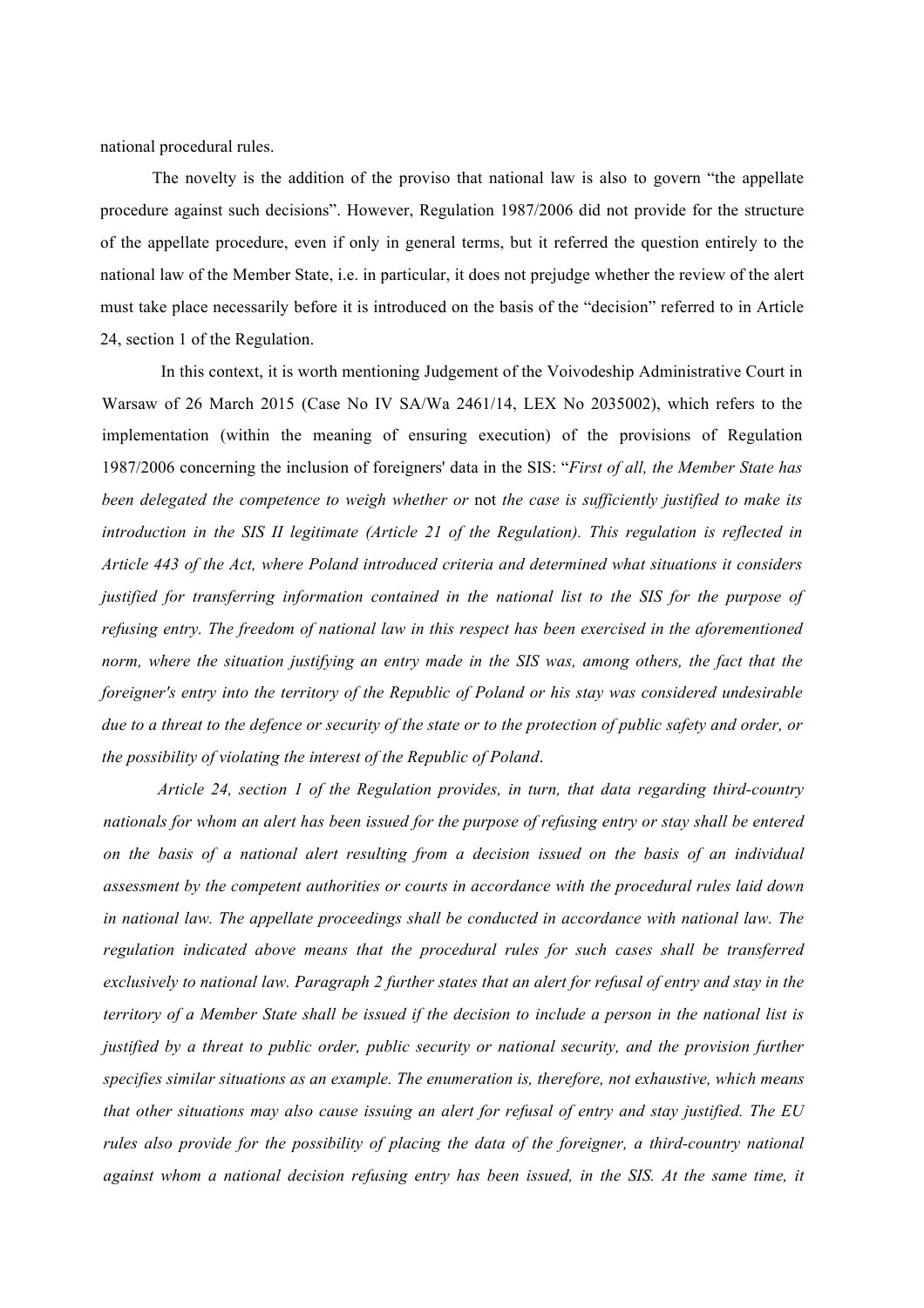*leaves the freedom to determine the criteria for entry in the national register to national law. The issue of public or national order and security is considered to be such a case. The same criterion for entry in the SIS is also laid down in national law, namely, in Article 443, section I, point 3 of the Act."*

It is also worth noting here once again that the current Article 24, section 1 of Regulation 1987/2006 was preceded by Article 96, section 1 of the Implementing Convention. This provision had a very similar wording and provided that data regarding foreigners for whom an alert has been issued for the purpose of refusing entry shall be entered on the basis of a national alert resulting from decisions issued by competent administrative authorities or courts in accordance with procedural rules established by national law. As already indicated, the Head of the Office for Foreigners is of the opinion that certain differences in the wording of Article 24, section 1 of Regulation (EC) No 1987/2006 and Article 96 section I of the Implementing Convention cannot be the basis for concluding that the substance of the data entry into the Schengen Information System for the purpose of refusing entry or stay has changed. Therefore, in the opinion of the Head of the Office for Foreigners, the views of court case-law expressed on the basis of Article 96, section 1 of the Implementing Convention are still valid. Thus, the Supreme Administrative Court, in Judgement of 26 May 2015 (Case No. II OSK 1979/13, LEX No. 1982778) with reference to Article 96, section 1 of the Implementing Convention and to the legal status, in force until 1 May 2014, concerning the control of the correct inclusion of foreigners' data on the list and in the Schengen Information System for the purposes of refusal, resulting from the provisions of the Act of 13 June 2003 on foreigners (Polish Journal of Laws of 2011, No. 264, item 1573, as amended) stated as follows: "*In the Polish legal order, the issue of introducing data regarding foreigners for whom an alert has been introduced for the purposes of refusing entry, as well as the indication of competent authorities which have access to the data entered pursuant to Article 96 of the Convention, is regulated by Article 128 et seq. of the Act on Foreigners. Article 128 et seq. of the Act on Foreigners indicates that there are 3 groups of circumstances (3 procedures) justifying inclusion on the list: on the basis of a decision on the ban on re-entry into the territory of the Republic of Poland or into the territory of the Republic of Poland and the Schengen states (Article 128, section 1, point 1 of the Act on Foreigners); on the basis of a final court judgement (Article 128, section 1, point 3 of the Act); in connection with the circumstances referred to in Article 128, sections 4, 5 and 6 of the Act, at the request of the authorities mentioned in Article 129 of the Act; also, an ex officio entry is allowed. None of these procedures* provides for the issuance of a separate decision in the procedural sense on including data on the list, which does not mean that the entry is not preceded by a decision based on individual assessment made on the basis of relevant national procedures referred to in the norm of Article 96, section 1 of the Convention. In the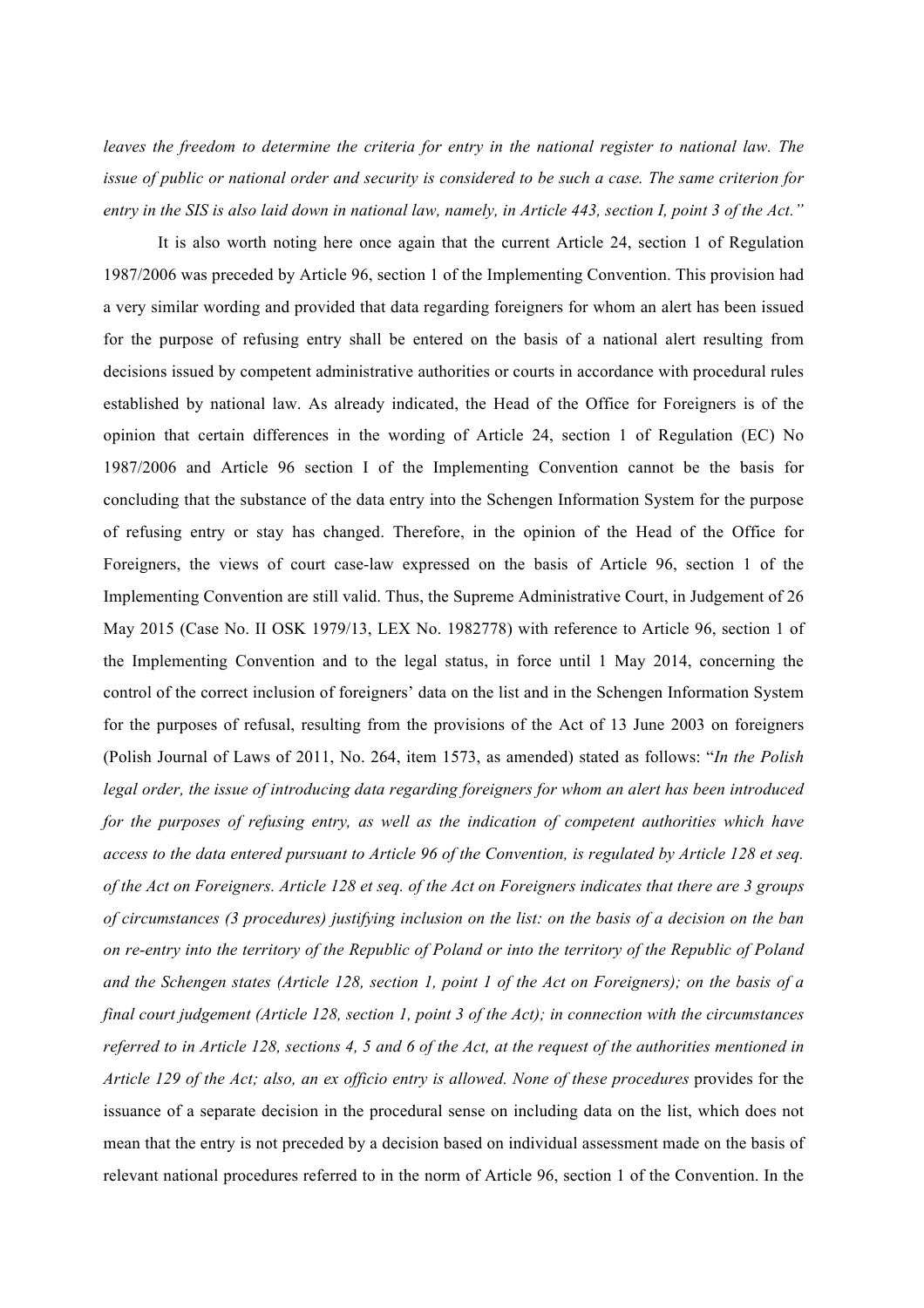case of circumstances referred to in Article 128, section 1, point 6 of the Act on Foreigners, the entry shall be made ex officio or at the request of the competent authorities. In such a case, the proceedings carried out with regard to the entry onto the list and the Schengen Information System are aimed at assessing the evidence on the basis of which a public administration body, within the framework of the administrative power granted to it, issues authoritarian concretisation of substantive law norms, i.e. issues a decision to make an entry or refuse to enter data onto the list, thus unilaterally shaping the legal situation of the addressee and imposing on it the obligation to comply with the arrangements made by the authority under pain of the application of state coercive measures. The 'decision' issued by the authority is subject, therefore, to making an assessment of the documentation gathered in the case from the point of view of *the existence of conditions listed in Article 128, section 1, point 6 of the Act on Foreigners. From a material point of view, it is a sovereign administrative act establishing certain orders and prohibitions.*" Also the literature relating to the Act on Foreigners of 13 June 2003, expressed the view that the "decision" on entering the foreigner's data onto the list did not take the form of an administrative decision (J. Borkowski, Commentary to Article 129 of the Act on Foreigners [in:] J. Chlebny [ed.] *Law on Foreigners. Commentary.* C.H. Beck 2006).

In the opinion of the Head of the Office for Foreigners, the aforementioned position remains valid also in the current legal status and may constitute a guideline for the interpretation and application of the existing provisions of the Act on Foreigners of 12 December 2013.

Article 435 et seq. of the Act on Foreigners of 12 December 2013 cannot constitute a substantive basis for issuing an administrative decision on making an entry on the list of foreigners. However, this does not mean at all that a material and technical action, which entering the foreigner's data into the list constitutes, is not preceded by an individualised assessment of a specific case. Provisions of the Act on Foreigners do not provide for the obligation to accept every application submitted pursuant to Article 440, section 1. The Head of the Office for Foreigners makes an independent assessment of the applications of the authorised authorities and the issue of making an entry is left to the discretion of this very authority. It should also be added that an entry may also be made *ex officio*. In the case of refusal to make an entry, there is a specific appeal procedure – if the Head of the Office for Foreigners does not accept the application of the authority referred to in section 1, the authority may apply to the competent minister responsible for internal affairs (Article 440, sections 2 and 3 of the Act) with a request that he issue a decision on the matter. At this stage, the procedure takes place without the participation of the foreigner.

Referring to the need to guarantee the appellate procedure for persons whose data have been entered into the SIS for the purposes of refusing entry and stay, referred to in Article 24, section 1 of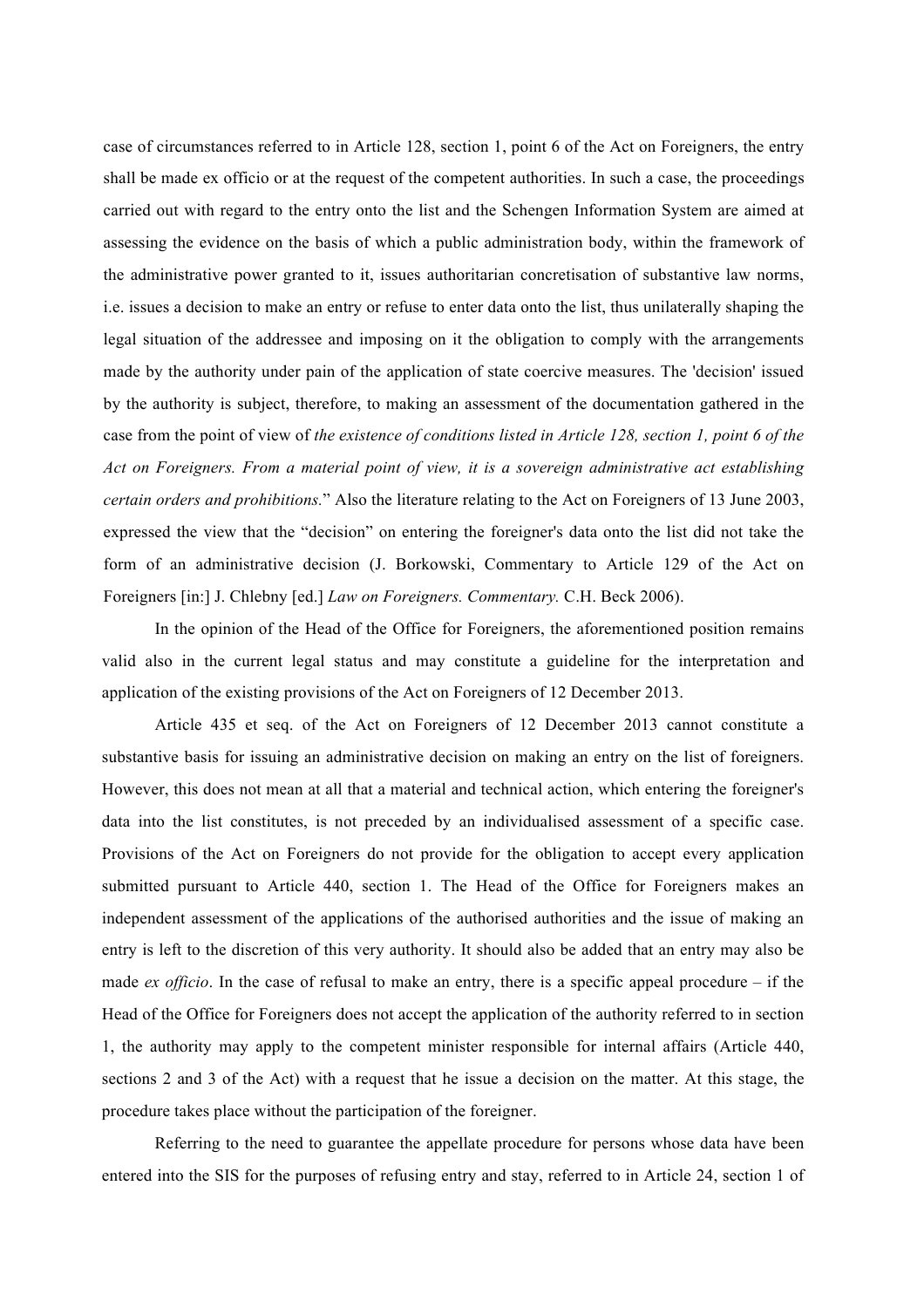the Regulation, which is to be carried out in accordance with national provisions, it should be borne in mind that Article 444 of the Act on Foreigners allows the foreigner to submit an application with the Head of the Office for Foreigners for, *inter alia*, deletion of the data if they have been entered or are being stored in breach of the Act. The procedure provided for in Article 444, section 1, point 3 of the Act on Foreigners, as a follow-up procedure, the subject of which is checking the legality of the inclusion of the data on the list of foreigners whose stay on the territory of the Republic of Poland is undesirable, and the storage of such data, may also be regarded as such "appellate proceedings". Establishing a legal defect of the inclusion or storage of data on the list should result in the deletion of the data and, consequently, the deletion of the same data from the Schengen Information System.

At the same time, it should be borne in mind that in the proceedings referred to in Article 444, section 1 of the Act on Foreigners, pursuant to Article 445 of that Act, the provisions of the Code of Administrative Procedure on Certificates (Section VII) apply, and, therefore, the refusal to grant an application for deletion of data takes the form of a decision referred to in Article 219 of the Code of Administrative Procedure, against which, pursuant to Article 3 § 2, point 2 of the Code of Administrative Procedure, a complaint may be filed with the Voivodeship Administrative Court. Thus, judicial control of the activities of the Head of the Office for Foreigners as the authority in charge of the list and the authority competent to transfer foreigners' data to the Schengen Information System for the purposes of refusing entry, is ensured. It constitutes a basic and sufficient counterbalance to the restrictions on the foreigners' ability to become acquainted with information concerning certain facts underlying the inclusion of their data on the list and the SIS.

Referring to Article 42, section 1 of Regulation (EC) No 1987/2006, indicated by the party's representative also in this context, one should mention paragraph 2 of the aforementioned regulation, which was omitted in the argumentation of the application for reconsideration of the case. Pursuant to Article 42, section 1 of Regulation 1987/2006, third country nationals with regard to whom an alert has been issued in accordance with this Regulation shall be informed of the alert in accordance with Articles 10 and 11 of Directive 95/46/EC, and this information shall be communicated in writing along with a copy of the national decision referred to in Article 24, section 1, which constitutes the basis for the alert or, along with a reference to such a decision,. Still, this right is not absolute and unrestricted. According to Article 42, section 2, letter c) of Regulation 1987/2006, this information shall in no case be transferred if national law allows the right to limit information, in particular for reasons of national security, defence, public safety and for the purpose of prevention, detection, investigation and prosecution of criminal offences. The aforementioned provision refers to national rules on the limitation of the right to be informed of an alert. Since it is permissible under national law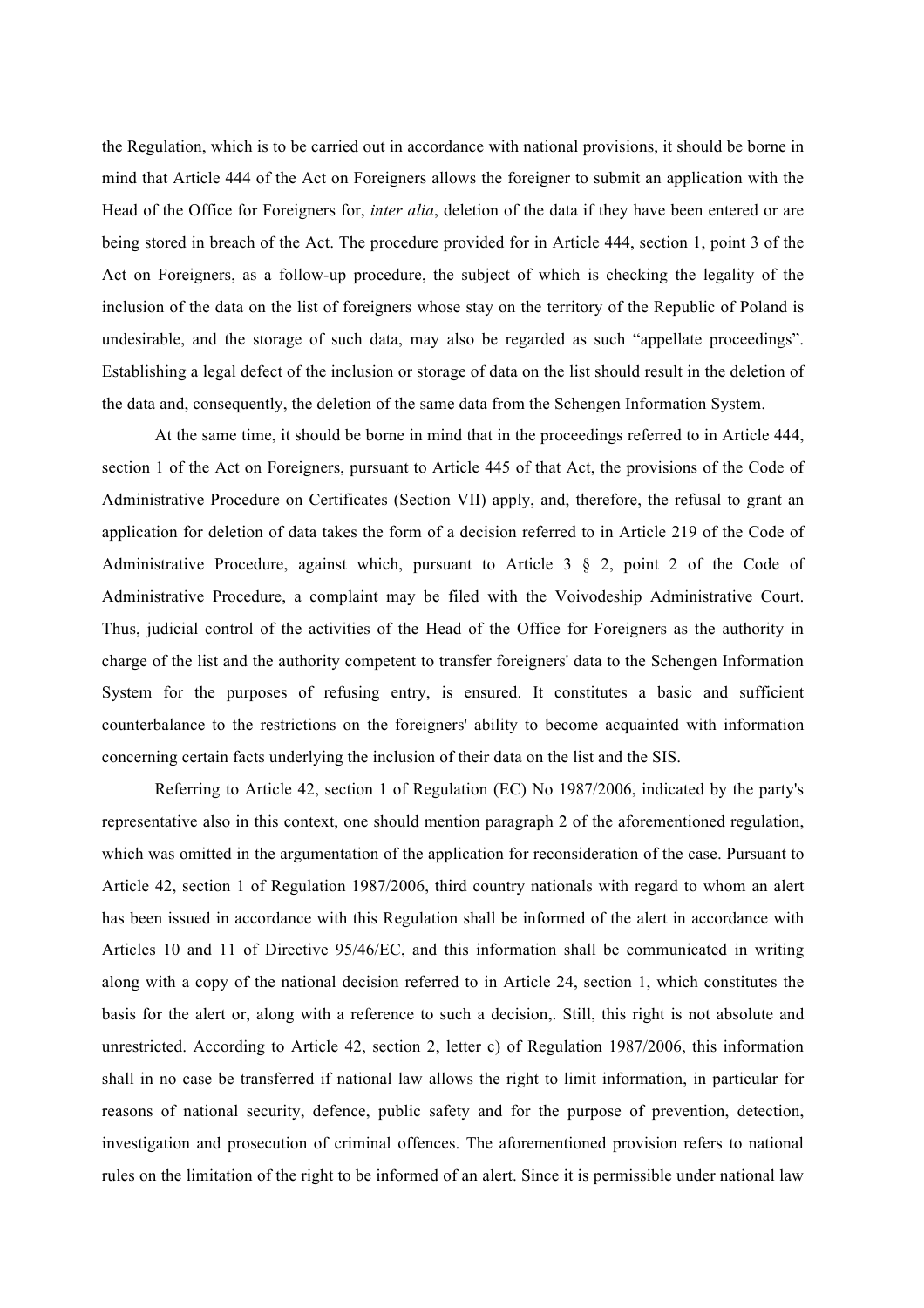not even to communicate information on an alert, it is all the more acceptable, in such cases, not to provide a "copy of the national decision" within the meaning of Article 42, section 1 of Regulation (EC) No. 1987/2006. The acceptance of the position adopted in the application for reconsideration of the case, according to which a separate administrative decision on issuing an alert would have to be issued each time prior to entering the foreigner's data in the Schengen Information System, which would then have to be delivered to a person whose data are yet to be entered into the system, would lead to conclusions which would be directly contrary to Article 42, section 2 of Regulation 1987/2006. For example, it would not be possible to issue an alert for persons who are not residing in Schengen countries, whose current whereabouts are not known, and whose activities pose a threat to the security of the Member States or to public order in the aforementioned countries. The purpose of issuing an alert for such persons is to prevent their entry into the territory of the Schengen States. The requirement to issue and serve a decision on an alert each time before it is issued would undermine the purpose of the regulation in such cases, as issuing an alert in many cases would not be possible at all. For these reasons, the interpretation of Article 42, section 1 of Regulation (EC) No. 1987/2006, presented in the request for reconsideration, is incorrect, as it does not take into account the exceptions in Article 42, section 2 of that regulation, irrespective of the question of access to the source information justifying the entry of the alert. Article 42, section 2, letter c) of Regulation 1987/2006 expressly allows the right to information on the alert and the grounds for issuing it to be limited, and also makes reference to national rules in this respect.

In view of the arguments set out above, it should be reiterated that the procedure provided for in Article 444, section 1 of the Act on Foreigners fully implements the appellate procedures for persons whose data have been entered in the SIS for the purposes of refusing entry and stay, as referred to in Article 24, section 1 of Regulation 1987/2006.

In the aforementioned case, in connection with the allegation set out in point 5 of the application for reconsideration of the case, the possibility of applying the provision of Article 436, section 1, point 1 of the Act on Foreigners of 12 December 2013 was also considered. The provision states that a foreigner's data should not be placed on the list if the foreigner is married to a Polish citizen, or resides on the territory of the Republic of Poland and is married to a foreigner who holds a permanent residence permit or a long-term EU residence permit, unless 1) it is required for reasons of state defence or security, or the protection of public safety and order; 2) the decision refusing to grant the foreigner a temporary residence permit or a permanent residence permit, issued in connection with the statement that the marriage was concluded by the foreigner in order to circumvent this Act, has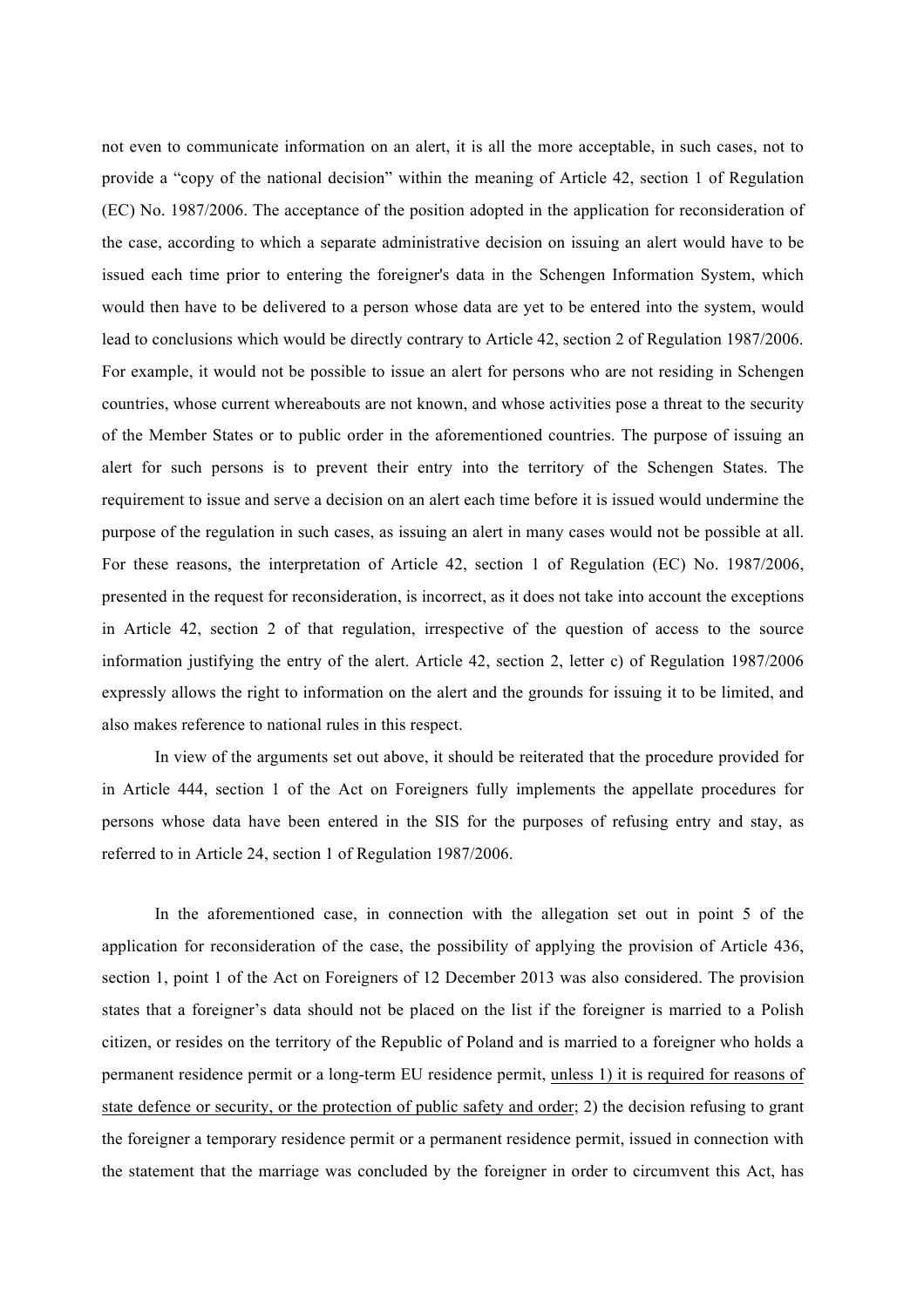become final; or 3) the decision obliging the foreigner to return, issued for reasons of state defence or state security, or the protection of public safety and order, or in connection with the statement that the marriage was concluded or exists in order for the foreigner to circumvent this Act, has become final. The documentation collected in the case shows that Mrs Lyudmyla Kozlovska is married to a Polish citizen, but it should be noted that the basis for including Mrs Lyudmyla Kozlovska's data on the list of foreigners whose stay on the territory of the Republic of Poland is undesirable is the regulation resulting from Article 435, section 1, point 4 of the Act on Foreigners, within the scope in which this provision refers to state security considerations.

As indicated in Judgement of the Voivodship Administrative Court in Warsaw of 6 September 2017. (Case No. IV SA/Wa 1337/17): "*As regards the allegation of violation of Article 8 of the Convention for the Protection of Human Rights and Fundamental Freedoms (Polish Journal of Laws of 1993, item 284), it should first be pointed out that the principle of respect for family and private life expressed therein does not mean that in every case of the existence of family ties, the State has an absolute obligation to respect these relations, i.e. without taking into account other protected values. One such value is the security of the State. Paragraph 2 of the article reads that interference by a public authority with the exercise of this right is unacceptable, except in cases provided for by the act and such that are necessary in a democratic society in the interests of national security, public safety or the economic well-being of the country, the protection of law and order and prevention of crime, protection of health and morals, or protection of the rights and freedoms of others. This means that the signatories of the Convention, weighing the interests of the individual and of the general public, have assumed that the latter should take precedence over the former. From the case law of the Court of Human Rights one can draw a clear conclusion that the right to family life is not violated when a foreigner can live in another country undisturbed and that the Convention does not oblige the State in which the foreigner resides to legalise his or her stay only due to the fact that he or she has family relations with a citizen of that State. This would lead to depriving this State of the possibility of exercising control over foreigners coming to Poland and would make the legalisation of their stay conditional only on being married to a Polish citizen. In the Court's opinion, such an interpretation of Article 8 of the Convention is contrary to the principle of protection of citizens expressed in Article 5 of the Constitution and the duty of the State to take care of their safety (...).*" In the opinion of the Head of the Office for Foreigners, the inclusion of the Foreigner's data in the list and in the SIS for the purposes of refusing entry constitutes, in the light of Article 8, section 2 of the Convention for the Protection of Human Rights and Fundamental Freedoms, a legitimate interference with the right to family and private life, which, as already indicated, are not values in which such interference would not be lawful.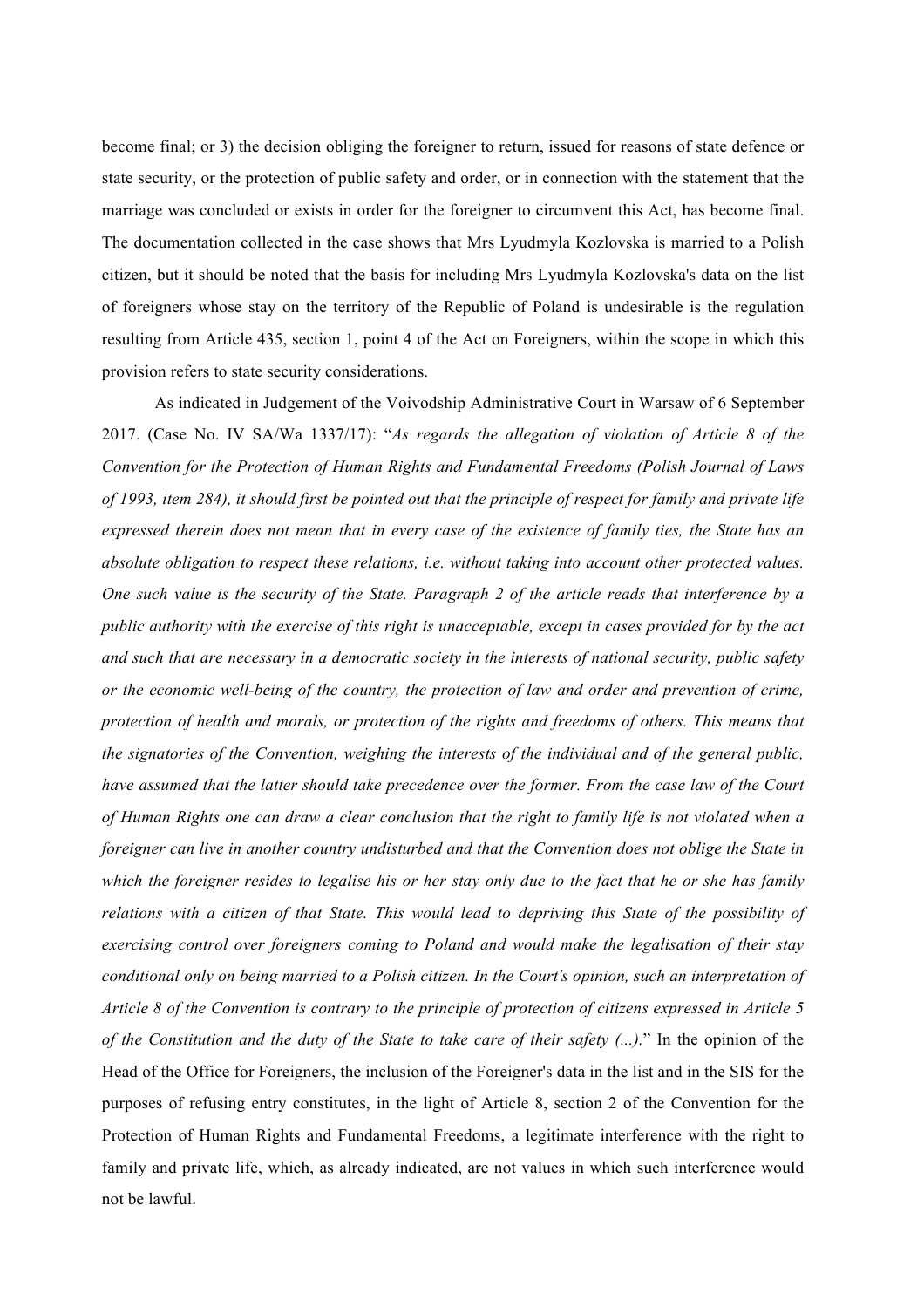Referring to the indication that the Applicant is unable to become familiarised with the evidence in the case on the basis of which the authority issued a decision refusing to remove the data from the list and the SIS – denied the provision of access to it and refused the granting of access to the case file regarding a residence permit, it should be mentioned that the subject of the proceedings is an application for removing the data included in the list of foreigners whose stay on the territory of the Republic of Poland is undesirable and in the Schengen Information System, and the administrative proceedings are conducted pursuant to Article 444 of the Act on Foreigners. These circumstances are irrelevant for the assessment of the lawfulness of the activities in the form of placing the Foreigner's data in the list and in the Schengen Information System for the purposes of refusing entry.

In view of the above, it should be pointed out that the Head of the Office for Foreigners, having reconsidered the case, does not find any grounds for deleting the data of Lyudmyla Kozlovska included in the list of foreigners whose stay on the territory of the Republic of Poland is undesirable, and, consequently, the data in the Schengen Information System for the purposes of refusing entry. In the opinion of the Authority, in relation to Mrs Ludmyla Kozlovska, there is a circumstance referred to in Article 435, section 1, point 4 of the Act on Foreigners, and the data included are true and have not been included and are not stored in violation of the provisions of the Act.

As the Head of the Office for Foreigners cannot grant the request of the party, he again refuses to issue a certificate with the requested content.

In view of the above, it has been decided as in the opening paragraph.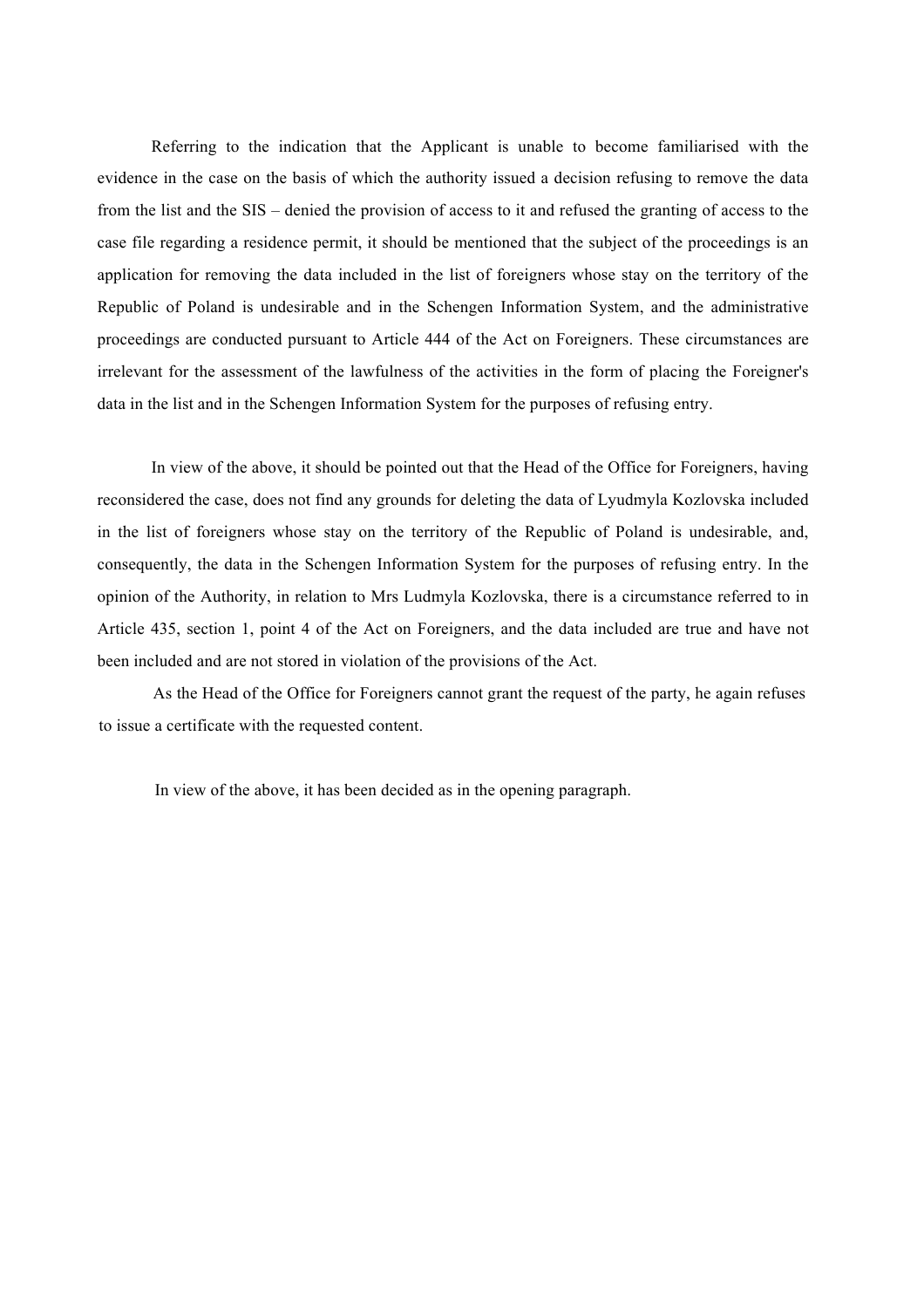### **INFORMATION**

This provision shall be final in the administrative course of proceedings. This decision may be appealed against to the Voivodeship Administrative Court in Warsaw through the Head of the Office for Foreigners within 30 days of the date of delivery of the decision (Article 53, §1 and Article 54, section 1 of the Act of 30 August 2002 – Law on Proceedings Before Administrative Courts [Polish Journal of Laws of 2017, item 1369, as amended]). This deadline is also considered to have been met if a party files a complaint before its expiry directly to the Voivodeship Administrative Court in Warsaw (Article 53,  $\hat{\S}$  4 of the Act – Law on Proceedings Before Administrative Courts).

The fixed fee for an entry of the complaint amounts to PLN 100 (§ 2, section 1, point 1 of the Regulation of the Council of Ministers of 16 December 2003 on the amount and detailed rules of collecting a fee for an entry in proceedings before administrative courts [Polish Journal of Laws of 2003. No. 221, item 2193, as amended]). The entry shall be paid in cash at the cash desk of the Voivodeship Administrative Court in Warsaw or into the bank account of that court.

The party to administrative court proceedings may be granted the right to financial assistance in whole or in part. The right to full financial assistance includes the exemption from court fees and the appointment of an attorney, legal adviser, tax adviser or patent attorney. The right to partial financial assistance includes only exemption from court fees in whole or in part, or only from charges, or from court fees and charges, or covers only the appointment of an attorney, legal adviser, tax adviser or patent attorney (Article 245, § 1–3 of the Act – Law on Proceedings Before Administrative Courts). An application for granting the right to financial assistance and an application for recognition of the costs of unpaid legal assistance shall be submitted to the competent voivodeship administrative court. A party who does not have a place of residence, stay or registered office within the jurisdiction of the court may file an application with another voivodeship administrative court. The application shall be sent immediately to the competent court (Article 254, § 1 and 2 of the Act on Proceedings Before Administrative Courts). The application for granting the right to financial assistance is submitted on the form according to the template specified in Appendix No. 1 ("PPF" in case of physical persons) or No. 2 ("PPPr" for legal persons or organisational units without legal personality) to the Regulation of the Council of Ministers of 19 August 2015 on the establishment of a template and the manner of making available an official application form for granting the right to financial assistance in proceedings before administrative courts, and the manner of documenting the property, income or family status of the applicant (Polish Journal of Laws of 2015, item 1257, as amended).

I would like to inform you that as of 1 January 2016, the correspondence address appropriate for the Head of the Office for Foreigners has changed to the following: **ul. Taborowa 33, 02 - 699 Warsaw.** In addition, I would like to inform you that since 1 January 2016, the Registry Office of the Office for Foreigners, has also been located at this address. Therefore, if complaints are filed via the Head of the Office for Foreigners via a postal operator, they should now be sent to this address. If the complainant wishes to file complaints in person at the seat of the authority, they should now be filed at the Registry Office of the Office for Foreigners, located at this address.

> *HEAD OF THE OFFICE* by proxy



**C/c:** *1. Counsel Izabela Banach, legal representative of Lyudmyla Kozlovska, Law Firm ul. 12/9 Wiejska* Street, 00-490 **Warsaw** *2.* a/a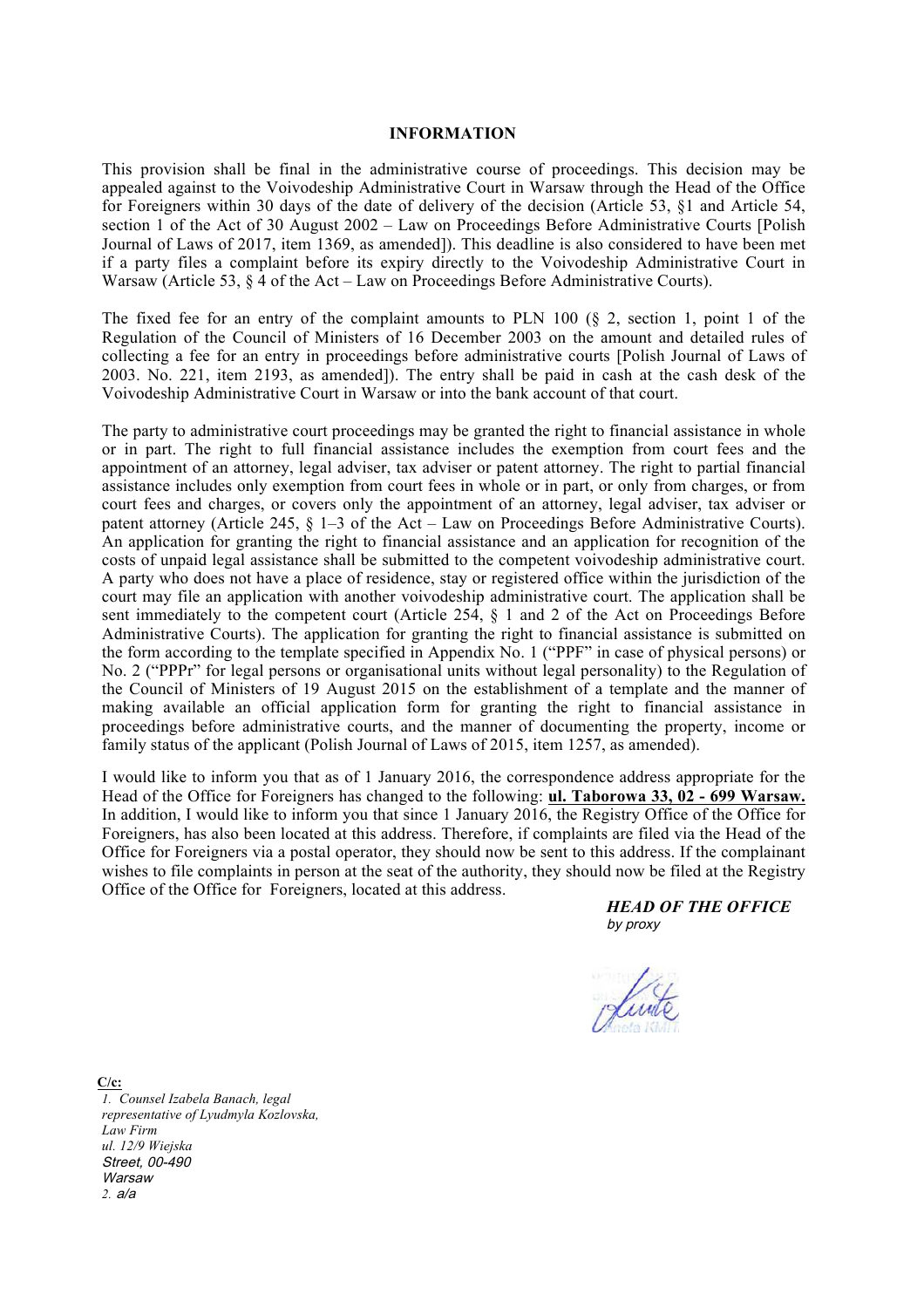Pursuant to Article 13 of Regulation (EU) 2016/679 of the European Parliament and of the Council of 27 April 2016 on the protection of individuals with regard to the processing of personal data and on the free movement of such data, and repealing Directive 95/46/EC (General Regulation on the Protection of Personal Data), hereinafter referred to as the 'Regulation', we hereby inform you that the Head of the Office for Foreigners with its registered office in Warsaw at 16 Koszykowa Street, 00-564 Warsaw, is the administrator of the data of persons who,

- 1. submitted an application subject to registration in the National File of Registers, Records and Specifications in Cases of Foreigners<sup>1</sup>;
- 2. are parties to administrative proceedings conducted by the Head of the Office for Foreigners;
- 3. have addressed the Office for Foreigners with regard to another case and correspondence is being exchanged with them on that matter.
- ❖ Questions concerning your personal data may be sent to the following address: 33 Taborowa Street, Warsaw (02-699), or to e-mail address: rodo@udsc.aov.pl.
- ❖ In cases concerning your personal data, you can also contact the Data Protection Inspector at the Office for Foreigners by writing to the e-mail address:  $iod@u$ dsc.aov.pl.
- ❖ The provision of your personal data is a requirement of the statutory provisions governing administrative proceedings conducted by the Head of the Office for Foreigners and is necessary in order to carry out such proceedings. In the event of addressing the Office regarding another case, providing the data is voluntary, but necessary for its consideration.
- ❖ Your personal data are processed in order to fulfil a legal obligation incumbent on the data controller and to perform the tasks carried out within the framework of the public authority entrusted to the controller. Processing may be necessary to protect the vital interests of the data subject or another physical person (Article 6, section 1, letter c), d) and e) of the Regulation).
- ❖ If your personal data reveal racial or ethnic origin, political opinions, religious or philosophical beliefs, trade union membership; they constitute genetic data, biometric data, data concerning health, sexuality or sexual orientation, they are processed only when necessary for reasons of important public interest, including the public interest in the field of public health, when it is necessary for the provision of health care and management of health care systems or services, and when it is necessary for archival purposes in the public interest (Article 9, section 2, letter g), h), i) and j) of the Regulation).
- $\div$  Your personal data may be made available only to entities authorised on the basis of the provisions of law, as well as to entities with whom the Office for Foreigners has concluded agreements to entrust the processing of your personal data.
- ❖ Your personal data may be made available to a third country (i.e. outside the European Economic Area) or international organisations in accordance with the principles set out in the provisions of law, only if these countries and international organisations provide appropriate safeguards and provided that they these countries and international organisations provide for enforceable rights of data subjects and effective legal remedies.

Your data cannot be made available or collected from entities with regard to which there are reasonable grounds for believing that they allow persecution or inflict serious harm, or your data from which it is possible to establish that they are persecuting or causing serious harm, in the scope in which it can be

i<br>Li

<sup>1</sup> National File of Registers, Records and Specifications referred to in Article 449, sections 1 and 2 of the Act on Foreigners of 12 December 2013 (Polish Journal of Laws of 2017, item 2206, as amended)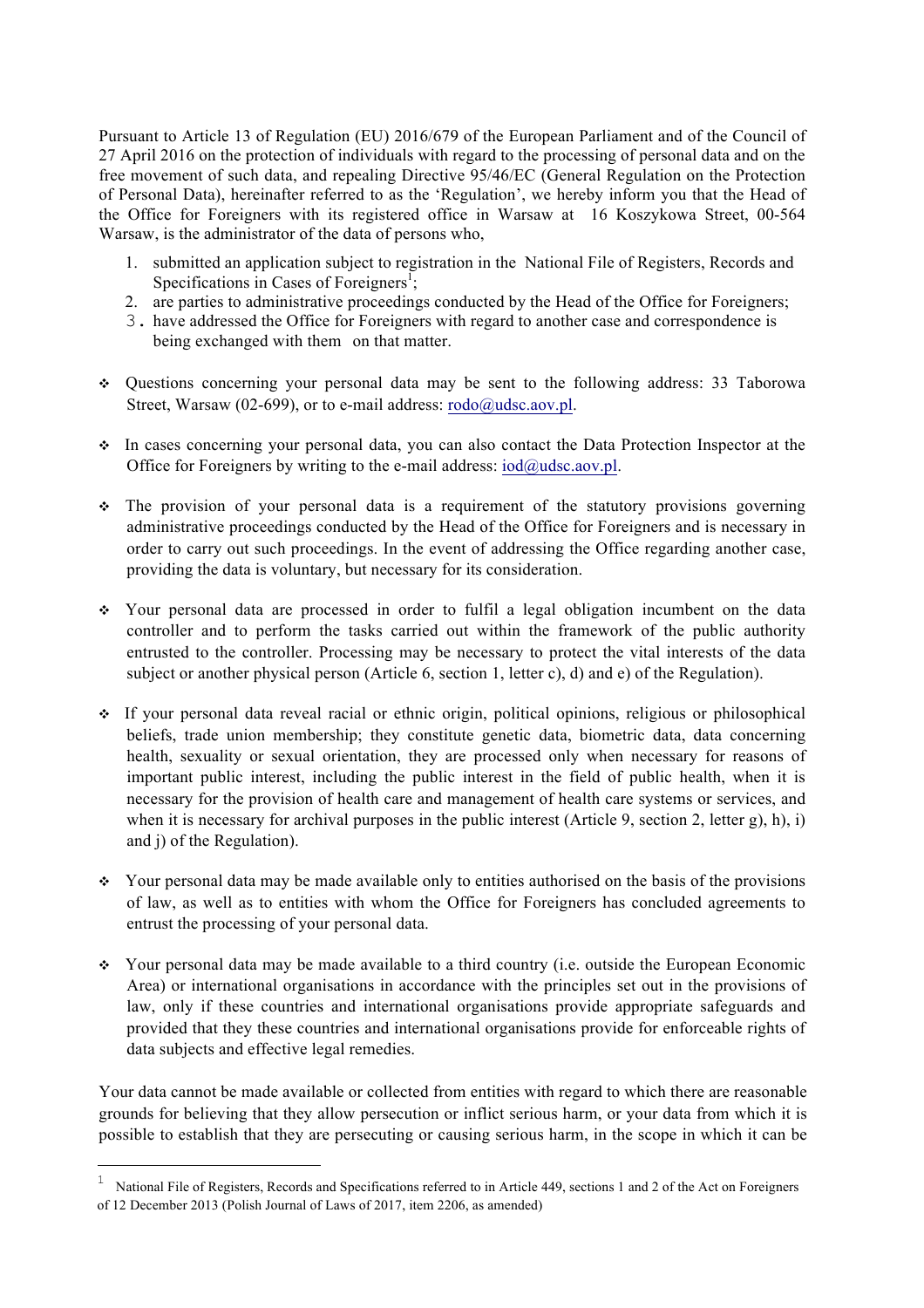determined based on your data that:

1) your case is pending or your case is closed with regard to:

- a) granting international protection or revoking refugee status or subsidiary protection,
- b) granting or revoking asylum to a foreigner,
- 2) the foreigner was granted or refused refugee status,
- 3) the foreigner was granted or refused asylum,
- 4) the foreigner was granted or refused subsidiary protection.
- $\cdot \cdot$  You have the right of access to your personal data, i.e. the right to obtain confirmation as to whether the controller is processing these data and information concerning such processing, as well as the right to rectify data if the data processed by the controller are incorrect or incomplete; the right to object to data processing and the right to restrict data processing. If the right to restrict processing is exercised, personal data may be processed in order to protect the rights of another physical or legal person, or due to considerations of important public interest of the European Union or of a Member State.
- ! Your personal data will not be subject to automated processing, decisions in your case will not be issued automatically and your data will not be profiled.
- ! Your personal data will not be deleted when the case has been registered in the National File of Registers, Records and Specifications in Cases of Foreigners and when they are processed in connection with administrative proceedings to which you are a party. In other cases, they are processed for the period necessary to achieve the purpose of their processing.
- ! If you consider that the processing of your personal data violates the provisions of the Regulation, you have the right to lodge a complaint with the supervisory authority, which is the President of the Office for the Protection of Personal Data.